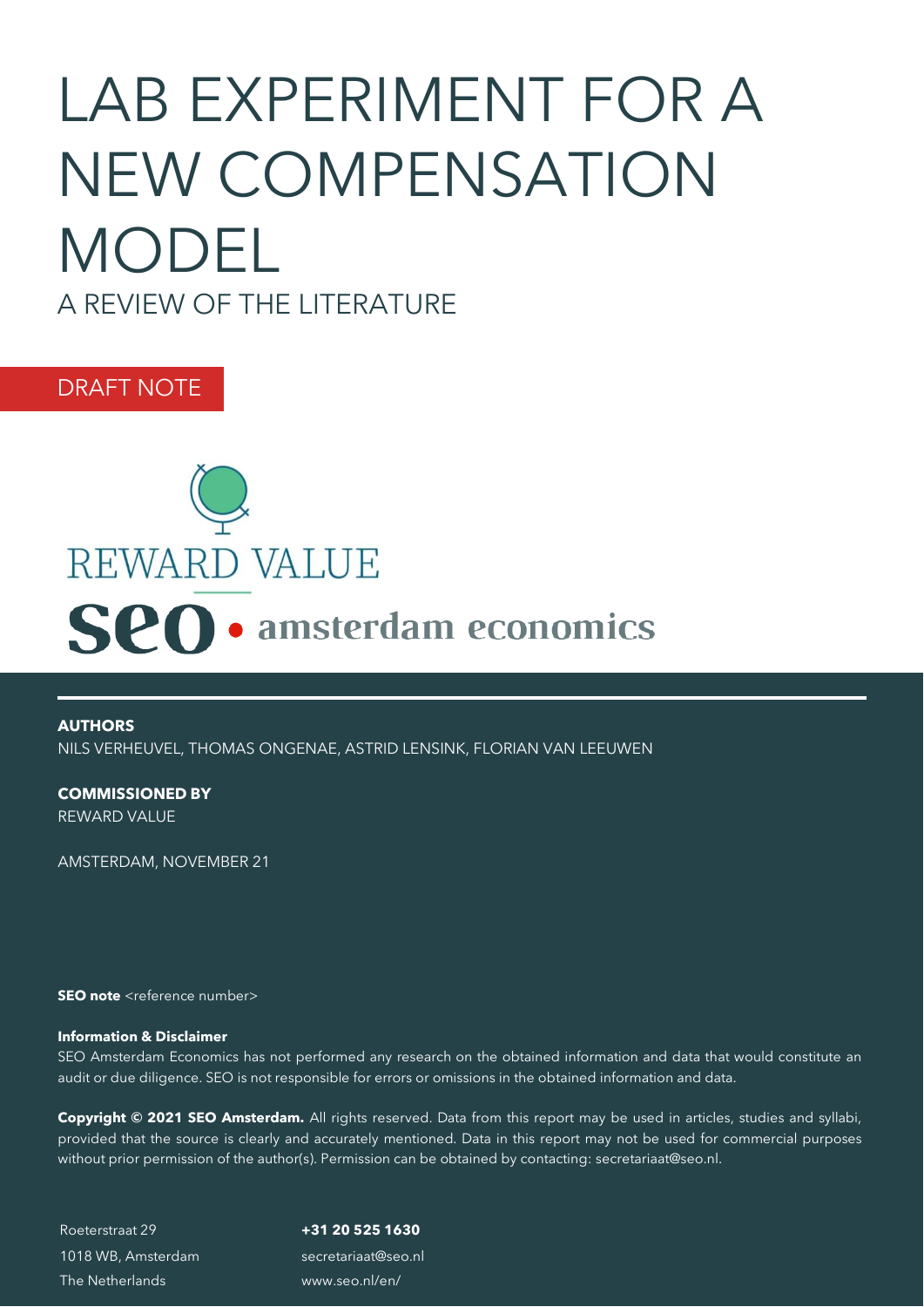## 1 Introduction

Companies aim to create value to its stakeholders. Increasingly, these stakeholders are not limited to shareholders, but also include society at large and the environment. The task of the chief executive officer (CEO) is to steer the company towards value creation. A compensation package is meant to incentivize the CEO to create value for stakeholders. However, current practice shows that most CEOs are rewarded only for financial value creation, and often only focused on the short run. Reward Value Foundation's mission is to change executive compensation models so that companies can be a catalyst for change and a shift towards sustainable long-term value creation.

The new compensation model should have a scientific basis. To this end, Reward Value has commissioned SEO Amsterdam Economics to conduct research on elements for a new compensation model. The outline of the new model is described in the green paper "Rewarding stakeholder long-term value creation."<sup>1</sup> SEO has conducted an extensive literature review and data analysis to construct elements of a new compensation model.

This compensation model is tested in an online experiment, which was conducted in early 2021. The experiment showed that participants, who take the role of a CEO of a fictional company, respond to incentives. In the experiment, participants can decide between short-term production and investment in R&D for long-term production. The status quo is that the bonus for short-term production is higher than the bonus for long-term production. The experiment also includes a compensation model that gives an equally high reward to long-term production, or that introduces risk in the pay-off of the experiment. Another experiment involves the choice between cheap, but environmental-unfriendly production, or more expensive, but environmental-friendly production. The results of the experiment shows that changes in the bonus structure can affect investment choices. An important finding was that the results differ based on the personality traits of the participants.

This goal of the current literature review is to improve the experimental design to assess the effects of various executive compensation models on firms' sustainable long-term value creation. A new research agenda builds upon the existing work and expands the experiment to include more behavioural insights on CEO personality and preferences, as well as a better understanding of what drives the differences in outcomes and how to ensure that this effect is a causal estimate. The first step is to distil lessons from the academic literature.

This note describes the findings from the literature review on previous experiments, CEO behaviour and preferences, and methodology of experiments. SEO has studied around ninety-six academic articles, divided into three main topics. First, we describe previous experiments on executive compensation models from the literature and discuss the lessons for our experiment. The next chapter describes which CEO personality traits affect firm outcomes and what is the underlying mechanism. Additionally, it points towards improvements in our current experimental design. The final chapter describes the methodology behind experimental designs and describes several lessons to ensure the experiment allows for an identification of causal effects. We conclude by listing paths to develop the current experimental design.



<sup>1</sup> <https://www.rewardvalue.org/research/completed-research/>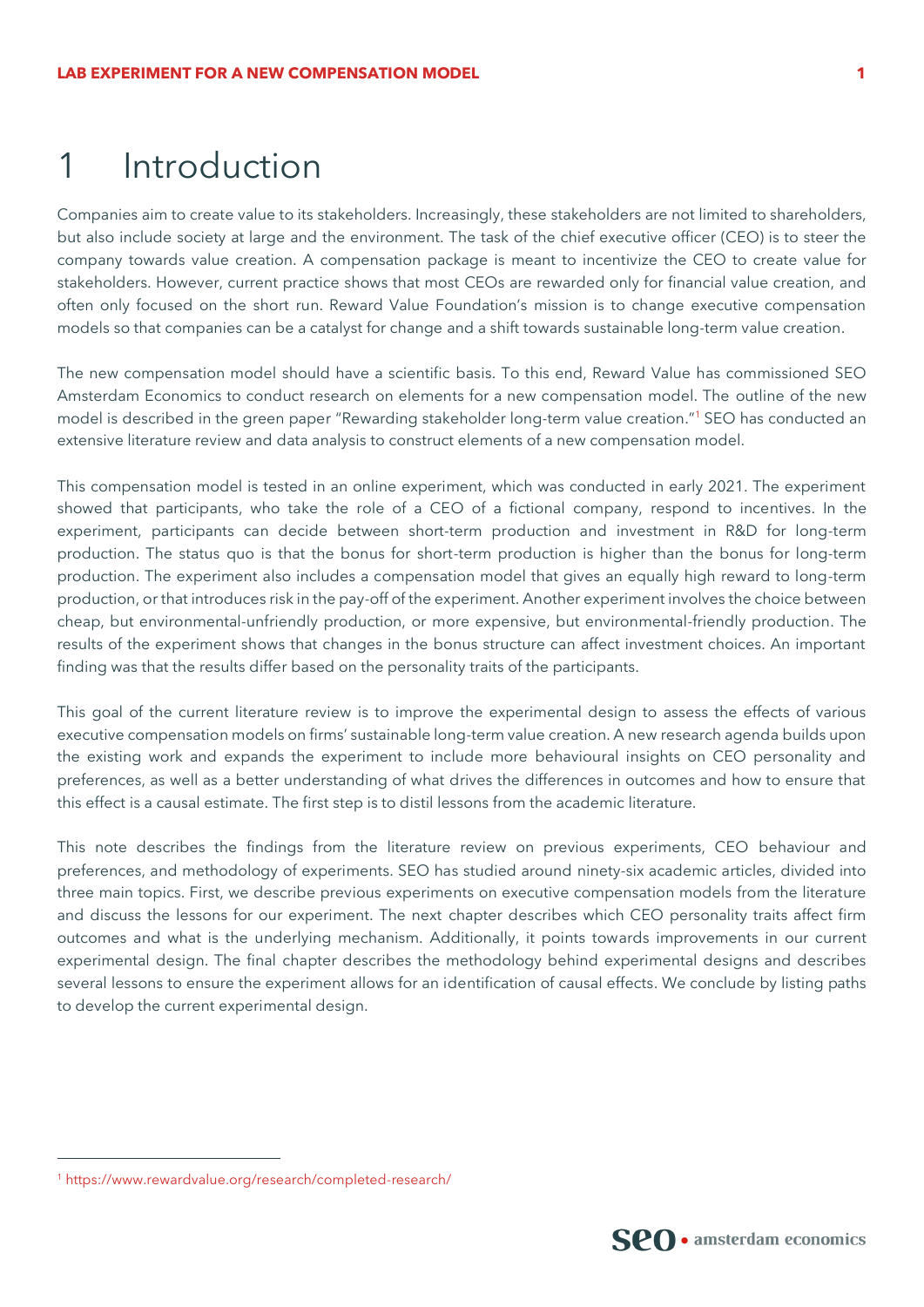## 2 Lessons from previous experiments

Executive compensation models and their effects on executive behaviour and firm performance have been a topic of interest in the literature. The relation between several types of payment structures and performance has been tested in many laboratory experiments (Bruner et al., 2008; Ariely et al., 2009; Agranov & Tergiman, 2013; Harris et al., 2018). Bruner et al., (2008) used a survey setup to investigate the potential downsides of equity-based compensation, and they found an increase in fraudulent behaviour. The experimental setup was similar for Agranov & Tergiman (2013), who investigated different payment schemes, and Harris et al. (2018), who examine how bonus caps and malus affect individuals' choices of risk and effort. Both employed a survey-based experiment.

There also have been numerous field experiments showing that performance-based compensation could lead to an increase in productivity, but there is no consensus in the literature on this (Camerer, Hogart, 1999; Lazear, 2000; Shearer, 2004; Bandiera et al., 2007; Gielen et al., 2010; Ottersen, 2016; Iqbal et al., 2019).

## 2.1 General lessons

The three main lessons from previous experiments concern sample section, shareholder views, and performancebased compensation. They are explained in successive order.

### 2.1.1 Sample Selection

A great part of experiments in social sciences is performed with the participant group consisting of undergraduate students. This group is often chosen due to its accessibility and low costs. Undergraduates are, however, often not the sample group of interest. In many cases, an ideal sample would be less homogeneous. A solution is to select a sample group similar to the group of interest, e.g. business students when the researcher is interested in executives.

Andersen and Lau (2018) offer an alternative, they use Amazon Mechanical Turkers. These are crowd workers who perform discrete on-demand tasks for a set rate. The "Turkers" have become a cheap option to quickly recruit many respondents (Berinsky et al., 2012; Paolacci et al., 2010). The benefit of using Turkers is that they provide a more diverse sample size, compared to most undergraduate samples (Huff and Tingley, 2015). It can, however, be difficult to select a representative group of future CEOs as these are likely to not be crowded workers.

Another option is Prolific, the platform offers a diverse database and is specifically made for research purposes. Subjects can be screened in a range of dimensions, making it possible to acquire a sample group with specific characteristics, for example higher education or management experience. The platform combines good recruitment standards at a reasonable cost (Palan & Schitter, 2018). In a range of experiments, participants from Prolific gave more reliable answers than Turkers and university students. This was measured by attention check-questions and in how well results from established experiment could be replicated (Peer et al., 2017).

### 2.1.2 Shareholder views

CEOs of publicly traded companies know that the results of the company will influence shareholders' voting behaviour and in turn the executive's compensation. CEOs thus must keep in mind that they might only be able to keep their position by not taking too many risks. Shareholders seem to only respond negatively to high CEO rewards

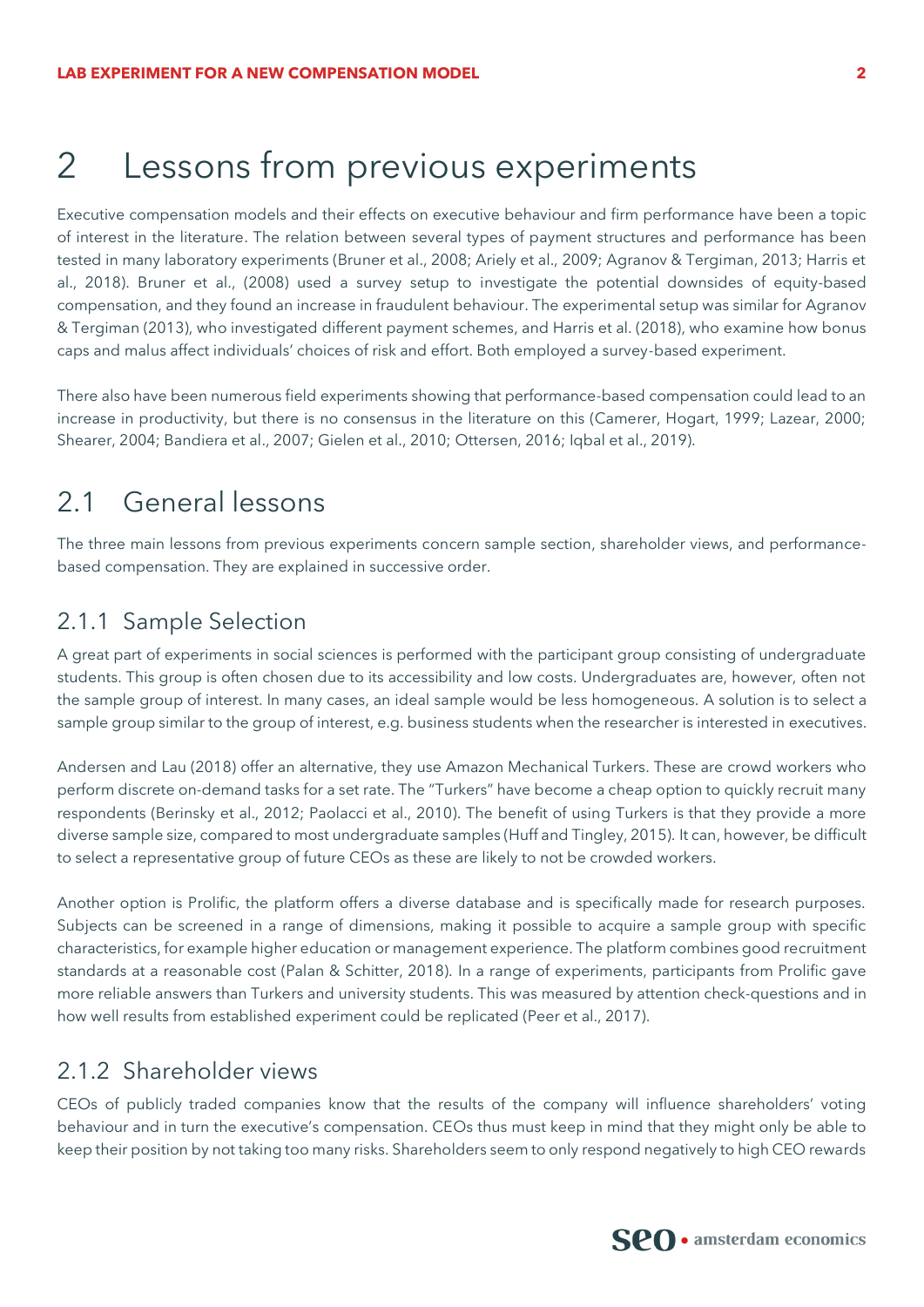#### **LAB EXPERIMENT FOR A NEW COMPENSATION MODEL 3**

when firm performance is low, due to loss aversion (Krause et al., 2014). However, for some investments in environmental and social causes risks are more tolerated by shareholders.

CEOs can expect the support of shareholders in making sustainable investments before and after they are implemented, even though the return on investment might be low. The pressure for companies and pension funds to take social and environmental views into consideration is rising. These institutions' function is to generate value for the stakeholders, which includes the shareholders. It is thus important to know if shareholders agree with the push to think more about other stakeholders. In two surveys run by Bauer et al. (2021), they answered this question by asking participants' views on investment decisions whose pension fund gave that grants its members a real vote on the sustainable-investment policy. The first survey showed that 68 percent supported more sustainable investment, even though the expected value was negative compared to non-sustainable investments. The second experiment determined that support remained strong after the pension fund had implemented the new sustainableinvestment policy.

Social values of companies are becoming a subject where shareholders are staring to express their concerns increasingly in the form of shareholder proposals. Firms targeted by social shareholder proposals have higher scores on employee wellbeing and human rights performance (Eding, Scholtens, 2017). In some cases, picking a manager who spent resources on social causes, rather than strive for short-term maximization for shareholders profit, can be more profitable in the long run due to the increase in employees' performance (Kajackaite, Sliwka, 2020). A famous example of this practice is the 105 percent pay raise Henry Ford gave to 90 percent of his employees working at his automobile plant in 1914. The sustained productivity increase that followed was between 40 and 70 percent (Daniel et al., 1987).

## 2.1.3 Performance-based compensation

Companies can choose from wide a variety of payment structures; these usually consist of one or more parts. The parts of the payment structure can generally be divided into the following three categories: non-variable cash compensation (fixed salary), performance-based cash compensation, and performance-based equity or option compensation.

The general problem with performance-based compensation is that the indicators used must be easy to measure and this thus far has prohibited the widespread use of social and environmental indicators. The next two subsections explain different forms of performance compensation and the third subsection focuses specifically on the compensation of CEOs.

#### **Performance-based cash compensation**

Economic experiments show that most types of payments structures have both up- and downsides compared to non-variable cash compensation, where the upside consists of increased effort and the downsides consist of fraud and excessive risk-taking. Ariely et al. (2009) concluded in several independent experiments that performancebased variable cash compensation can have a positive effect on effort but that raising incentives beyond a certain level may produce supra-optimal levels of arousal and hence decrease performance, which is in line with the Yerkes– Dodson law.

In a field experiment with auto windshield installers, the payment schema was switched from an hourly rate to a performance-based rate, where the workers were paid a set amount for each windshield that they installed. The result saws that productivity almost immediately increased by 44 percent (Lazear, 2000). There have been other

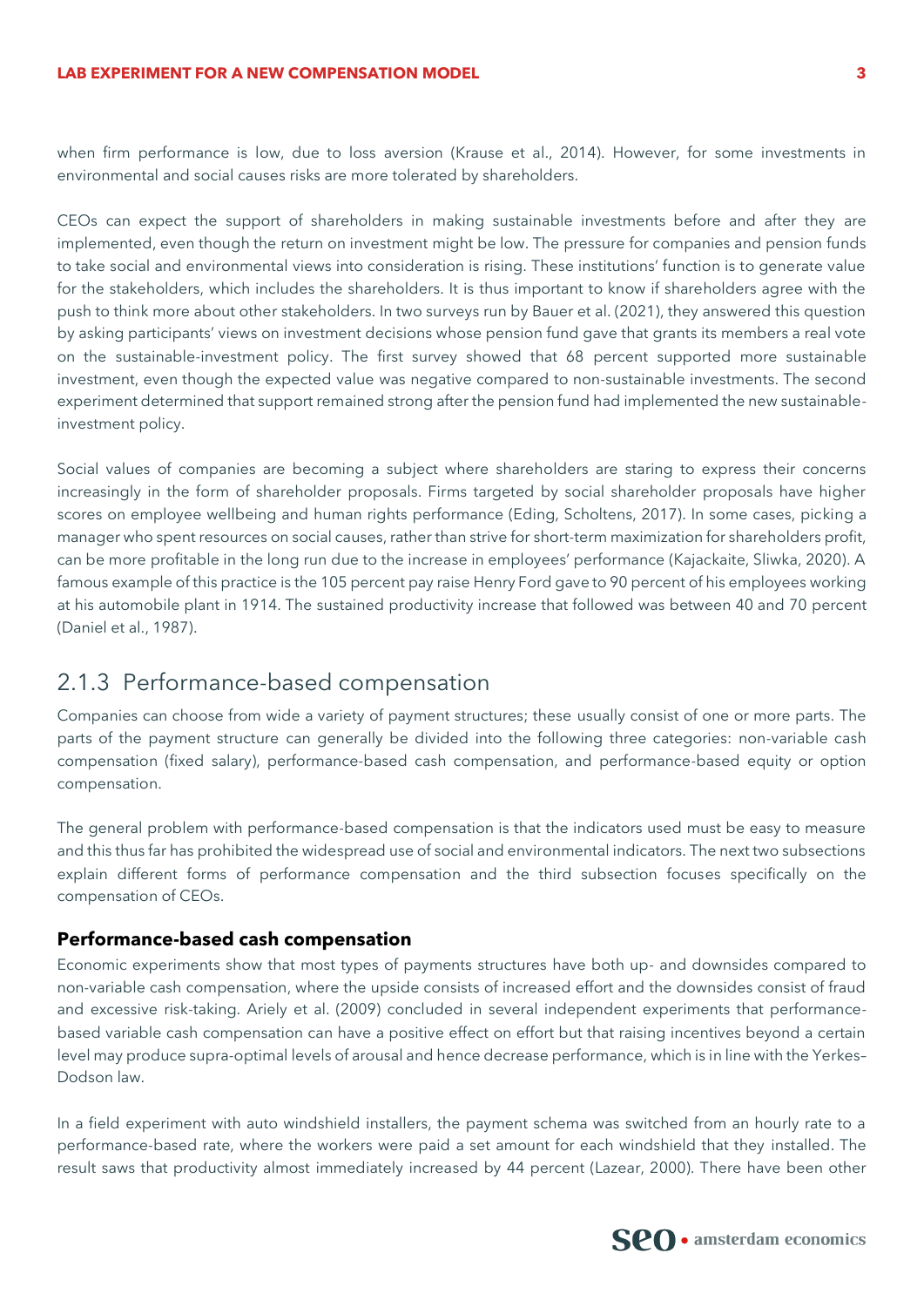experiments showing the same results, not only for blue-collar workers but also for managers (Shearer, 2004; Bandiera et al., 2007; Gielen et al., 2010; Iqbal, 2016).

In another field experiment by Bun and Huberts (2018), it was shown that lowering performance-based cash compensation paired with an increase in fixed salary decreased productivity on average. Their study analysed a change in payment structure of a large marketing firm. The changes in pay structure caused, on average, a reduction of more than 7 percent in sales.

Performance-based cash compensation can also have a positive effect on the risk assessment of employees if used correctly. Volume incentives can distort the assessment of credit risk, for non-experienced as well as experienced personnel at financial institutions (Cole et al., 2015). Incentives that reward performance and penalize failure had a positive effect on risk assessment.

There is no clear census in the literature on whether performance-based cash compensation increases productivity, Camerer and Hogart (1999) argue in a meta-study of seventy-four different experiments that performance-based cash financial incentives have no effect on mean performance, but rather decrease the variance in the performance of the participants.

#### **Performance-based equity compensation**

Performance-based equity compensation is a common feature but next to incentivizing effort, it can also lead to more fraud because the sensitivity of CEO wealth increases with performance (Bruner et al., 2008). Equity is often seen as a measure to link the behaviour of executives to the long-term value creation of the company. It is common for companies to base equity pay on the company's relative performance over a three-to-five-year period. The awarded equity is usually locked up for a minimum of five years. Payment schemes that reward employees for realized investment returns but do not penalize negative returns, encourage excessive risk-taking. Two commonly used measures to combat the potential forms of fraud and exercise risk-taking are: Bonus caps and claw-back measures. Bonus caps create a ceiling for the variable compensation, and claw-back measures make it possible to reclaim bonusses that were awarded in the past. A disadvantage to the bonus cap is it can potentially cause a drop in effort after the maximum bonus is reached. This is less the case for the claw-back measures (Harris et al, 2018).

#### **Performance-based compensation of CEOs**

There have been theoretical models on improving the performance-based compensation of CEOs, some of which have been empirically assessed. An example is to base the variable compensation on not only stock price but also the price of debt, as proposed by Bolton et al. (2011). This should combat the excessive risk-taking, as the price of debt rises with an increase in risk and thus decreases compensation. They provided an empirical analysis that including debt into the compensation of executives, and they concluded that their compensation model is believed by the market to reduce the risk for financial institutions. Edmans & Liu (2011) proposed a similar theoretical model that granted managers not only equity but also debt. Another option to improve the current pay structure is to set the performance measure relative to the performance of other companies (compensation is negatively correlated with output of other companies). This can incentivize the effort of executives (Agranov & Tergiman, 2013). The findings from these studies can be used to improve the compensation model in our experiment.

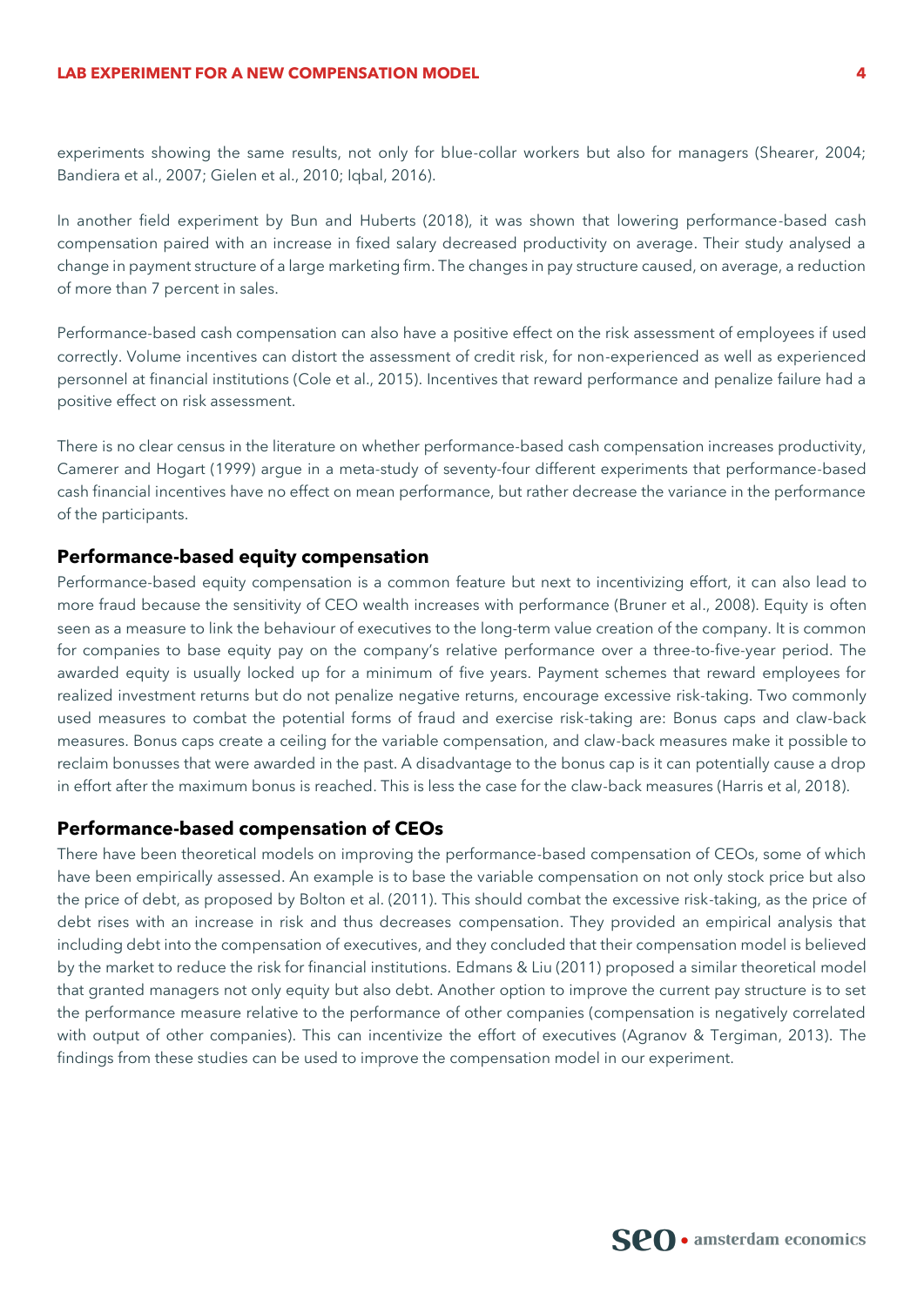## 2.2 Incorporating lessons in our experiment

For the new experiment, the lessons from the sample section can be used to create a representative sample for our CEO population. The insight the literature provided about shareholder views is necessary for providing background information to our participants. The lessons learned from different compensation models can be used to optimize our own compensation model.

### 2.2.1 Sample Selection

It seems that the easiest way to obtain a representative sample is to use the platform Prolific. Their platform allows for selecting participants in management functions. If this is not possible, then MSc students from management and finance programs can be used as the sample representative of future directors (Harris et al., 2018).

#### 2.2.2 Shareholder view

Participants in the experiment should know the consequences of their actions. Our experiment could provide participants with the information that their investments in environmental and social causes are appreciated by shareholders, even though it might lead to a lower return on their investment. This could be a point of analysis; how do participants allocate resources to production when they do receive this information and how do they allocate resources when they do not receive this information. Participants could also be provided the information that shareholders do not like excessive risk-taking. Another option is that participants could lose their "job" between rounds if losses are large, this would reflect a more realistic scenario.

### 2.2.3 Performance-based compensation

In our first experiment it was determined that certain performance-based compensation measures could nudge participants to socially desired outcomes. In the next experiment the goal is to improve the nudges to create an even better supported compensation model.

The lessons from the literature and experiment on performance-based compensation can be incorporated by including the findings in the setup of our experimental setup. Claw-back measures can be included in the experimental setup, as was done by Harris et al. (2018). The experiment had participants make investments and they were paid a bonus proportional to the asset return only if the return exceeded a predefined threshold in the first period and conditional on if the project succeeds in the second period. The probability of making the targets was the same for both periods and stated with the list of investments.

Another option is to provide the participants with an option to invest not only in environmental investments but also in social investments. The return in the first period would be zero, and the production would increase in later periods due to an increase in productivity of "employees." This works better if there are more than two periods.

The risk treatment could be improved in two ways, by including a riskier investment option and making the compensation dependent on the risk participants take. In the previous experiment participants in the risk treatment had the option to choose a risky investment which had two outcomes with a positive return on investment. To make the investment decision more realistic the next experiment could include a risky investment consisting of one positive outcome and one negative outcome. Another option is to make the compensation dependent on the risks a participant takes. We could test if participants decrease the amount of risk they take if the compensation would be lowered for excessive risk-taking.

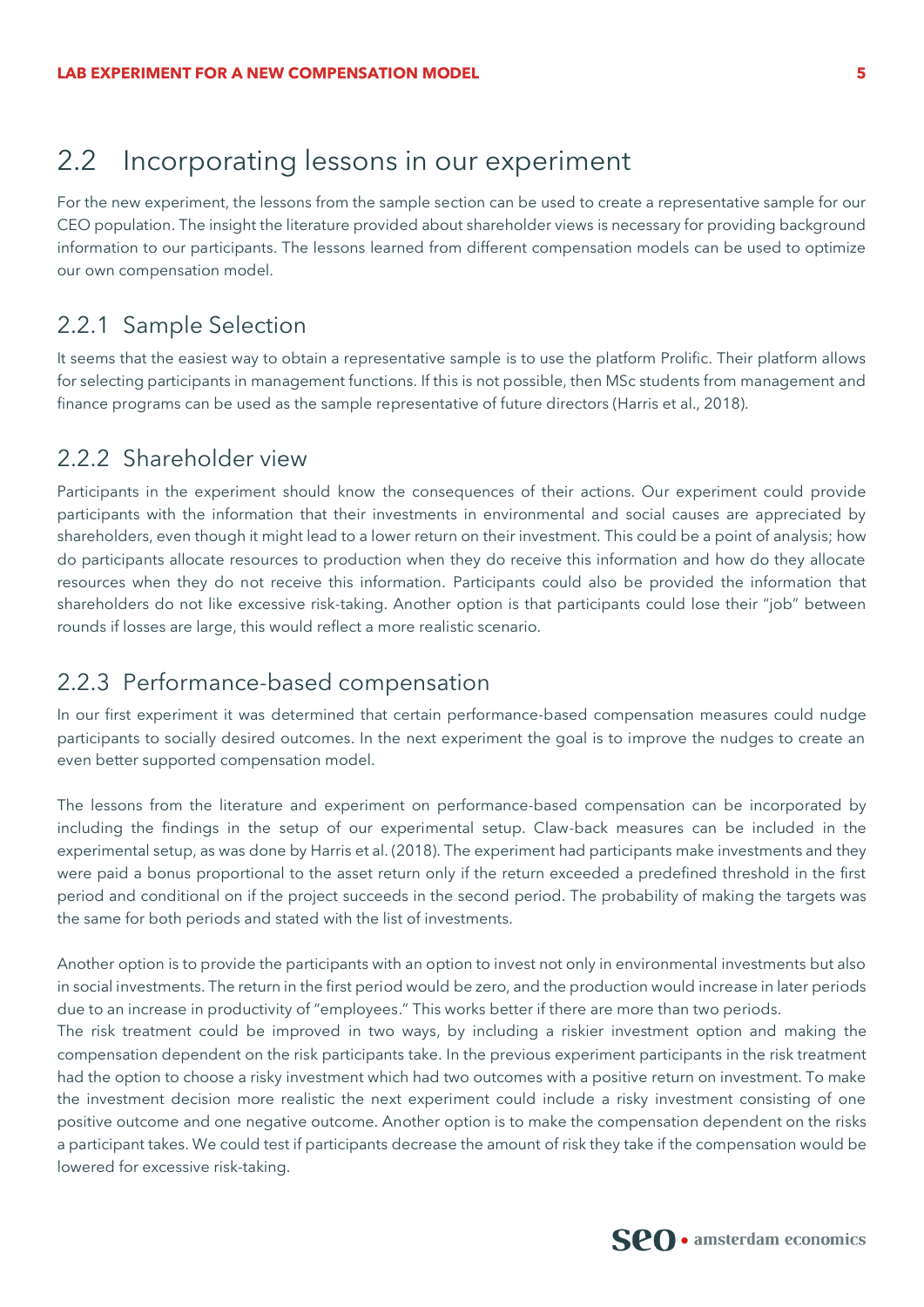## 3 CEO behaviour and preferences

Personality traits have an influence on how CEOs respond to a remuneration policy. As personality traits help explain consistency in behaviour and explain important life outcomes (Roberts et al., 2007), it is important to consider these when assessing the remuneration policy. Different remuneration schemes will have different effects, and the size of this effect is not homogenous for all CEOs. This chapter describes which CEO personality traits affect firm outcomes and describes the underlying mechanisms. The first section describes the definition of a CEO. The second section lists the main findings and methods of relevant literature on CEO personality traits. Hereby, a distinction is made between 'demographic characteristics' and 'soft skills'. The third section explains how these traits can be incorporated in the experiment.

## 3.1 What is a CEO?

Publicly listed companies generally have many and frequently changing shareholders. These owners are not able to manage the company simultaneously. In addition, they often lack the skills to effectively manage the company. Therefore, they delegate the daily management of the company to (a board of) executives. The chief executive officer (CEO) is the highest-ranking executive in a company and serves a unique role in the organization as he/she determines the firm's direction, the relationship with key stakeholders and the general reputation. Because of their prominent influence on the organization, the CEOs personality characteristics are not solely visible in their personal preferences and behaviours, but also reflected in the strategies, structures and performances of their organization (Resick et al., 2009).

A principal-agent problem arises between the shareholders and the executive(s) - Mirlees (1999) and Holmstrom (2017). Shareholders must find the right executive(s) (which is difficult because of adverse selection), prevent opportunistic behaviour by the executives (who might suffer from moral hazard) and verify the performance (which is costly). In practice, there does not seem to be a perfect solution for the principal-agent problem. An option is the monitoring of the executive. In addition to monitoring, (financial) incentives are created in such a way that they align in the best way possible with the interest of the shareholders (Ter Weel, Witteman & Verheuvel, 2019).

## 3.2 Which CEO personality traits affect firm outcomes?

There are several types of personality traits affecting firm outcomes. Firstly, there are demographic characteristics that can easily be measured like age, education and gender. Secondly, there are soft skills. Examples are the Big Five characteristics: extraversion, agreeableness, conscientiousness, neuroticism, and openness to experience. The characteristics of CEOs and the differences among them have been widely studied in both the academic and the business literature. In general, the literature states that personality traits of CEOs have a significant effect on activities within the organization and its performance, and thus proves that individual top executives do matter (Garcés-Galdeano & García-Olaverri, 2019). In this section, the demographic characteristics are discussed firstly. Secondly, the soft skills are discussed.

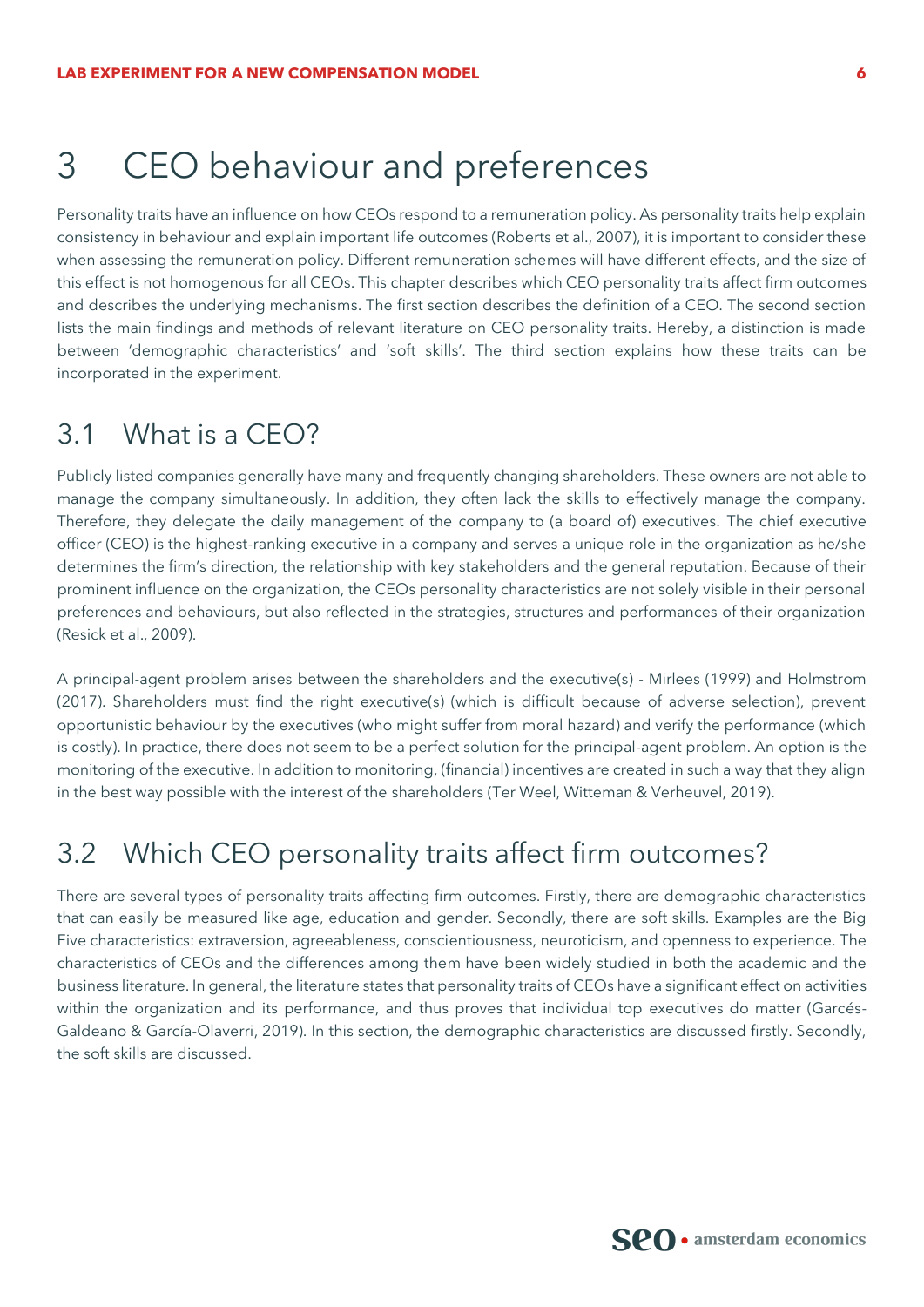#### 3.2.1 Demographic personality traits

The literature shows that the demographic characteristics of CEOs influence firm outcomes. To begin, the effect of gender on CEO pay and performance have been researched increasingly in the past literature. Tenure, age, experience, and education are discussed accordingly.

#### **Gender**

The empirical evidence regarding gender and CEO compensation is mixed. While some papers find that the compensation of female and male CEOs is not significantly different, others do document that female CEOs receive significant lower compensation. On the one hand Edmans et al. (2017) conclude that there is no significant difference in the yearly salary of males and females, after controlling for firm and individual characteristics. However, they do report that female CEOs only make up a very small fraction (2.5%) of their sample and moreover that female CEOs tend to run smaller firms. Also, Jordan et al. (2007), Ham et al. (2018), and Bugeja et al. (2012) do not report a significant different between female and male CEO pay. On the other hand, Elkinawy & Stater (2011) find that, after controlling for several characteristics, the salaries of female executives are around 5 percent lower than those for male executives. And thus, they do document an effect of gender on CEO pay.

Additionally, gender is often incorporated as a control variable in models estimating firm performance. In most cases, no significant effect of gender is found (Ham et al. (2018); Cole et al. (2015); Gilley et al. (2008)). Huang (2013) looks from a different perspective and concludes that a firms' Corporate Social Responsibility (CSR) performance, which is measured as the consistency of their CSR ranking, is associated with the CEOs' characteristics. While other papers find insignificant effects of gender, Huang (2013) concludes that male CEOs influence a firm's CSR performance positively. In his article he investigates the link between CEO demographic characteristics and consistency in CSR performance among firms. Although this is not directly related to firm performance, it does provide information regarding the new remuneration policy that is closely related to the (Environmental, Social & Governance) ESG criteria.

#### **Tenure**

Next to gender, Huang (2013) concludes that also the CEO tenure has a positive effect on firm performance. Anitia et al. (2010) describe the decline of the average CEO tenure from eight to four years in the last 20 years. Consequently, the pressure on CEOs to deliver quick results has spiked dramatically. In line with this, they conclude that a shorter CEO horizon is associated with more agency costs, higher levels of information risk and consequently lower firm valuation. This is also in accordance with the findings of Barker & Mueller (2002) who conclude that relative R&D spending increases with a longer CEO tenure. On the other hand, Ham et al. (2018), show that tenure does not influence firm investment and firm performance significantly. However, concluding from above, it is common practice in the literature to include tenure when analysing firm performance.

#### **Age, education, and experience**

Furthermore, age, education and experience are found to affect firm outcomes or are included in the model as a control variable. Next to gender and tenure, Ham et al. (2018) and Huang (2013) included age as a control variable, but it was found insignificant in both articles. Kaplan et al. (2012) studies a wide range of CEO candidates on the relationship between CEO characteristics and performance. R&D spending is higher when the CEO is younger, when they have more career experience in marketing and/or engineering/R&D and have education related to advanced science (Barket & Mueller, 2002). Garcés-Galdeano & García-Olaverri (2019) find that young, welleducated CEOs with external experience will improve innovative performance and the growth of the company. Cole et al. (2015) control for age, experience, rank, and the education in their model. Finally, Gilley et al. (2008) include

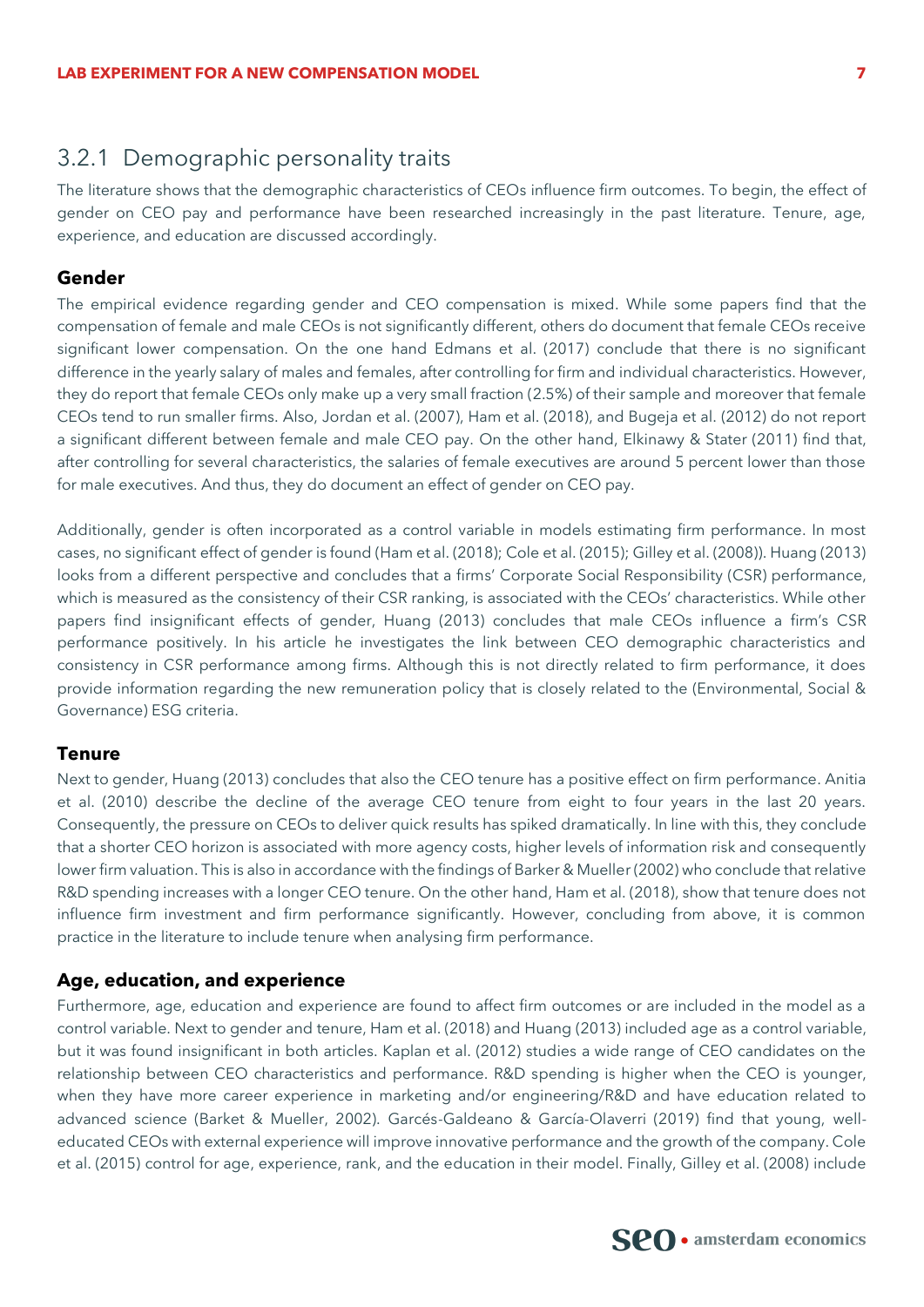survey questions in their written questionaries sought data such as age, the title, level within the organization, type of industry and the gender.

The literature discussed above, shows us that the most important characteristics that should be included in the model are gender, age (in years), tenure (in years), education, and experience. Furthermore, we could consider including rank, title, and the type of industry. Although a significant effect of the above-mentioned characteristics is not always found, it is can still be important to include them as control variables.

#### 3.2.2 Soft skills

Soft skills, like the Big Five characteristics, overconfidence, narcissism, altruism, and risk aversion, also have an important effect on firm outcomes. However, these skills are harder to quantify and to incorporate in the model than the demographic characteristics. CEO's soft skills can affect firm outcomes and these traits can for example be investigated with the Big Five personality traits: agreeableness, conscientiousness, extraversion, neuroticism, and openness to experience. This section first discusses the Big Five personality traits. Since the Big Five are not the only personality traits that can have an influence on CEO behaviour, we discuss overconfidence, narcissism, and risk aversion in the second section.

#### **The Big Five**

Gow et al. (2016) show that the Big Five personality measures have a strong out-of-sample predictive performance (applying this method on different samples also can predict firm performance) and are stable personality traits for individuals over time. Furthermore, the Big Five personality traits are associated with choices for finance and investment and thereby for firm operating performance. The Big Five framework, created by Goldberg (1993), has attained a central place in phycological research. Personality psychology views these five personality traits as the "pattern of thoughts, feelings and behaviours that reflect the tendency to respond in certain ways in certain circumstances" (Roberts, 2009, p.140). [Table 3.1](#page-8-0) elaborates on the five personality traits.

| <b>Personality trait</b> | <b>Description</b>                                                                                                                                                                                                                                                                                                                                                                                                                                                                                                                                            |
|--------------------------|---------------------------------------------------------------------------------------------------------------------------------------------------------------------------------------------------------------------------------------------------------------------------------------------------------------------------------------------------------------------------------------------------------------------------------------------------------------------------------------------------------------------------------------------------------------|
| Agreeableness            | Agreeableness refers to how people treat relationships with other people. It focuses on the people's<br>orientation and interaction with others (Ackerman, 2017). The people that score high on agreeableness<br>can be described as soft-hearted, trusting, and well-liked. Moreover, they are sensitive to the needs of<br>others and are helpful and cooperative. Other people regard them as trustworthy and altruistic. The<br>people that score low may behave suspicious, manipulative, and uncooperative. Others can regard them<br>as less trustful. |
| Conscientiousness        | Conscientiousness describes a person's ability to regulate their impulse control to engage in goal-<br>directed behaviours (Grohol, 2019). A high score is correlated with carefulness, organization,<br>disciplined, focus on detail and thoughtful. Tasks are likely to be completed and goals to be achieved.<br>A low score indicates disorganizations, impulsiveness, and careless behaviour. This generates more<br>difficulties in completing tasks and achieving goals.                                                                               |
| Extraversion             | Extraversion indicates how outgoing and social oriented a person is. When a person scores high, they<br>enjoy being with others and like to participate in social gatherings. They thrive in social situations and<br>feel comfortable to state their opinion. On the other side of the spectrum are the introverts, who are in<br>general more reserved and quieter. Social interactions are more regarded as fatiguing and working<br>alone is often a comforting setting (Lim, 2020).                                                                      |

#### <span id="page-8-0"></span>Table 3.1 Big Five personality traits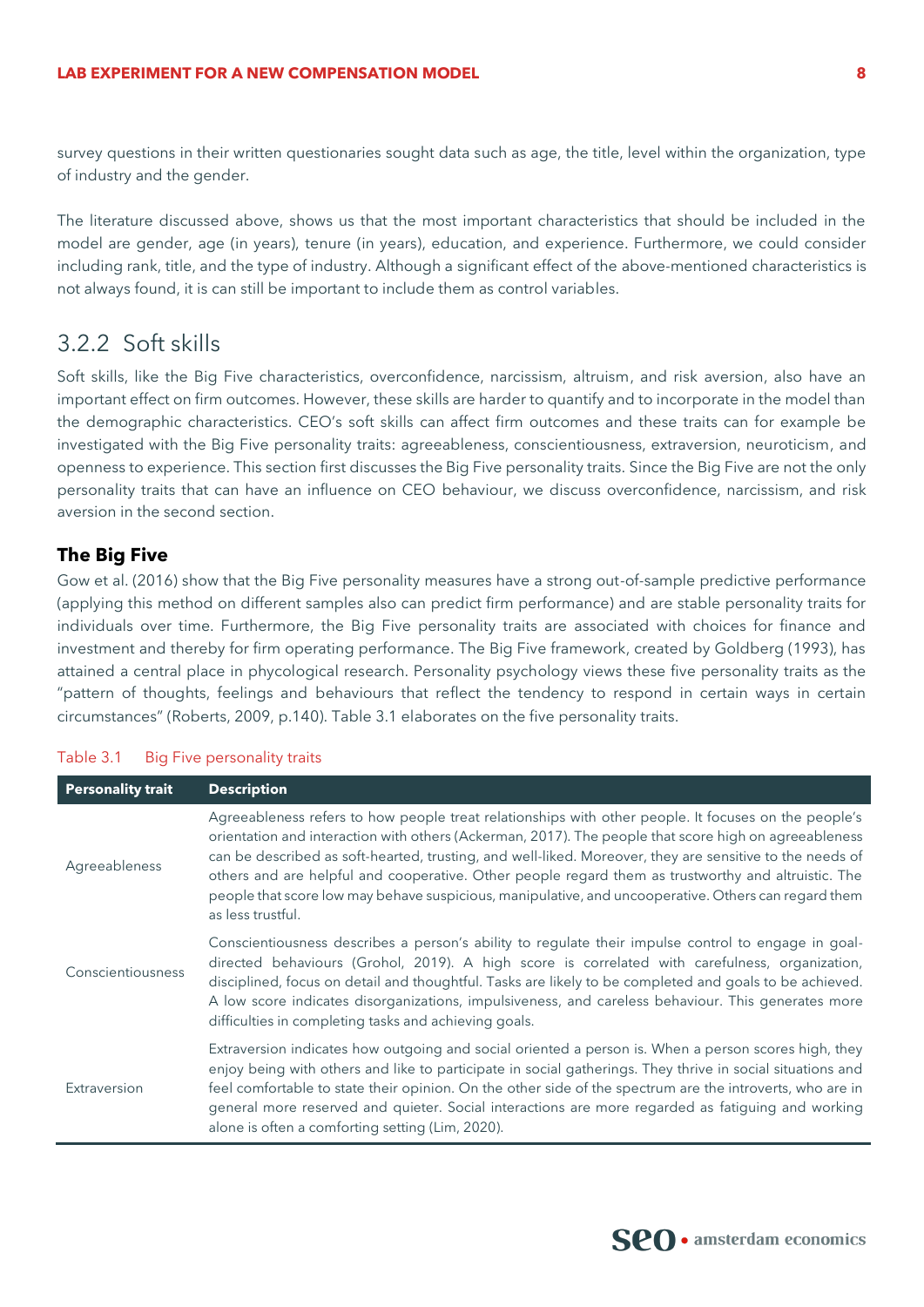#### **LAB EXPERIMENT FOR A NEW COMPENSATION MODEL 9**

| <b>Personality trait</b> | <b>Description</b>                                                                                                                                                                                                                                                                                                                                                                                                                                                                           |  |
|--------------------------|----------------------------------------------------------------------------------------------------------------------------------------------------------------------------------------------------------------------------------------------------------------------------------------------------------------------------------------------------------------------------------------------------------------------------------------------------------------------------------------------|--|
| <b>Neuroticism</b>       | Neuroticism refers to the ability to remain stable and balanced and thus to emotional stability. It also<br>includes the extent to which a person can deal with negative emotions. If a person scores high on<br>neuroticism, they tend to feel anxious, insecure, and experience larger shifts in mood. People that score<br>low on neuroticism are described as calm, confident and, emotionally stable. In general, they have a<br>higher self-esteem and are more resilient (Lim, 2020). |  |
| Openness                 | Openness relates to the willingness of people to engage in new activities. It is also related to the ability<br>to think outside the box. On the high end of openness are people that can be described as curious,<br>creative, and open to try new things. On the low end are people that dislike change, prefer routine work<br>and like predictability (Lim, 2020).                                                                                                                       |  |

O'Reilly et al. (2014) link the personality of CEOs to organizational culture. They find that organizational culture affects a broad set of organizational outcomes, such as financial performance, reputation, analysts' stock recommendations, and the attitudes of employees. They assess the personality of CEOs with the Big Five factor model. They obtain a score for each CEO by asking the employees of the firm to rate their CEO. This score was then included in the model. O'Reilly et al. (2014) are not alone when it comes to incorporating the Big Five characteristics in their model. Gow et al. (2016) state that the Big Five characteristics are associated with financial choices, investment choices and firm operating performance, linking their research to O'Reilly et al. (2014). For example, openness is positively related to R&D investments, whereas conscientiousness is negatively related to growth. Rather than attempting to measure personality traits using questionnaires or interviews, they create a method using the linguistic features exhibited by CEOs during conference calls. This method is highly appropriate to obtain the characteristics for a large sample. For smaller samples interviews and questionnaires of executives are feasible. Additionally, Bono & Judge (2004) consider a meta-analysis of the Big Five personality traits. Despite generally weak result of other traits, they conclude that extraversion could be an important trait when predicting and understanding transformational and transactional leadership. Hence, it seems that extraversion indicates robust relations with leadership outcomes.

#### **Overconfidence, narcissism, and risk aversion**

Several other soft skills, like overconfidence, narcissism, risk aversion and altruism, are also linked to firm outcomes. These personality traits are discussed below.

#### *Overconfidence*

Overconfidence in CEO behaviour can be defined as the overestimation of the value a manager/CEO believes he or she can create. It can influence the degree of risk perception and risk taking. Malmendier and Tate (2005) propose the systematic tendency to hold options longer before exercise as a measure of overconfidence. Overconfident executives namely overestimate the future performance of their firms and hence are more eager to hold options since they expect to profit from higher stock prices. This has become the most common approach to estimate overconfidence, it was also further applied by Malmendier and Tate (2015). Other options to measure over confidence include earnings forecasts, survey responses, or psychometric tests.

#### *Narcissism*

Narcissism, in the context of a personality trait, can affect firm investment and performance. It is positively linked to overinvestment and lower productivity (Ham et al., 2018). Since there seems to be a strong positive correlation between signature size and narcissism, Ham et al. (2018) propose a method of CEO signature size to examine the relation between the CEO's narcissism and firm investment. It is an informative method since it does not require study participants to answer direct questionaries about their personality, and because participants are likely to be

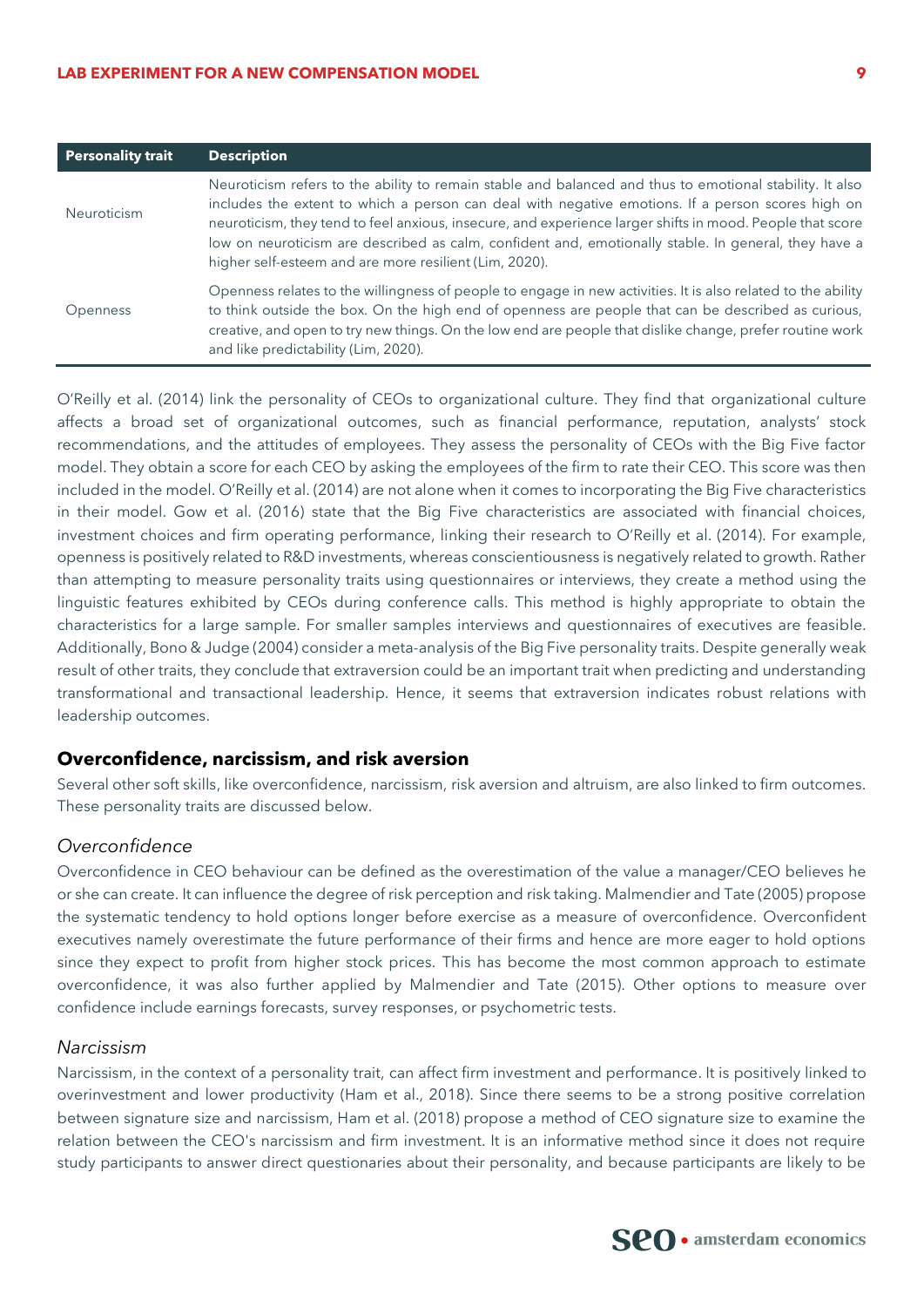unaware that their ego would affect something as simple as their signature. Narcissism has been identified as a stable personality trait that can be measured with personality assessment tools.

#### *Risk aversion*

Risk aversion is the tendency to prefer results with little uncertainty and can influence firm decisions, as investments often include a degree of risk. People that are more risk-averse tend to prefer more conservative investments to higher-yielding but less certain ones. Risk preferences can be measured by using a question framework (based on a gamble choice and a guaranteed payoff) from Bruner et al. (2008) for which they provided a seven-part classification system from very risk loving to very risk adverse. This lottery approach is widely used to measure risk aversion. Another example is Harrison & Rutström (2008), who measure risk aversion in a laboratory lottery setting.

#### *Altruism*

Altruism shows a desire to help others and is a sign of a lack of selfishness. Haynes et al. (2015) conclude that managerial altruism in general leads to a focus on longer-term decisions and long-term firm performance. However, they find that extreme altruism will worsen firm performance and hence a balance between altruism and self-interest leads to greater firm outcomes. These findings are in line with the previous experiment, where we found that altruistic respondents preferred environmental-friendly production even without receiving a higher bonus for it. The higher bonusses mainly influenced low altruism respondents, as they increased environmental-friendly production.

## 3.3 Incorporating personality characteristics in our experiment

For our experiment, it is important to include the demographic characteristics and soft skills in our model. The first part describes the incorporation of demographic characteristics and the second part the incorporation of soft skills.

### 3.3.1 Demographic characteristics

We can improve our experimental design by incorporating demographic characteristics by adding straightforward questions in the experiment. Although papers show mixed results regarding the characteristics affecting firm outcomes, it is suggested to include the mentioned characteristics: age, tenure, experience, education, and gender in de model. This data can easily be incorporated into the model as a vector of observed characteristics and function as control variables. When included in the model, it can of course be tested whether these have a significant effect or not.

### 3.3.2 Soft skills

As discussed, several measures are proposed to measure soft skills. To estimate CEO overconfidence the most common empirical approach was first established by Malmendier and Tate (2005). Building on their logic, Malmendier and Tate (2015) proposed the systematic tendency to hold options longer before exercise as a measure of overconfidence. The same holds for narcissism, which can be measured using signature sign, as proposed by Ham et al. (2018). Since these methods are complicated and time consuming for our research, we do not control for we overconfidence and narcissism. The Big Five characteristics, risk aversion and altruism are less complex to measure and can be incorporated in our model. The approach is described below.

To measure the Big Five characteristics, O'Reilly et al. (2014) asked employees of the firm to rate their CEO. The outcomes of these surveys were used to assign a CEO to certain characteristics, which were included in the model. The paper of Gow et al. (2016) build upon the article of O'Reilly (2014), they develop their measures using the

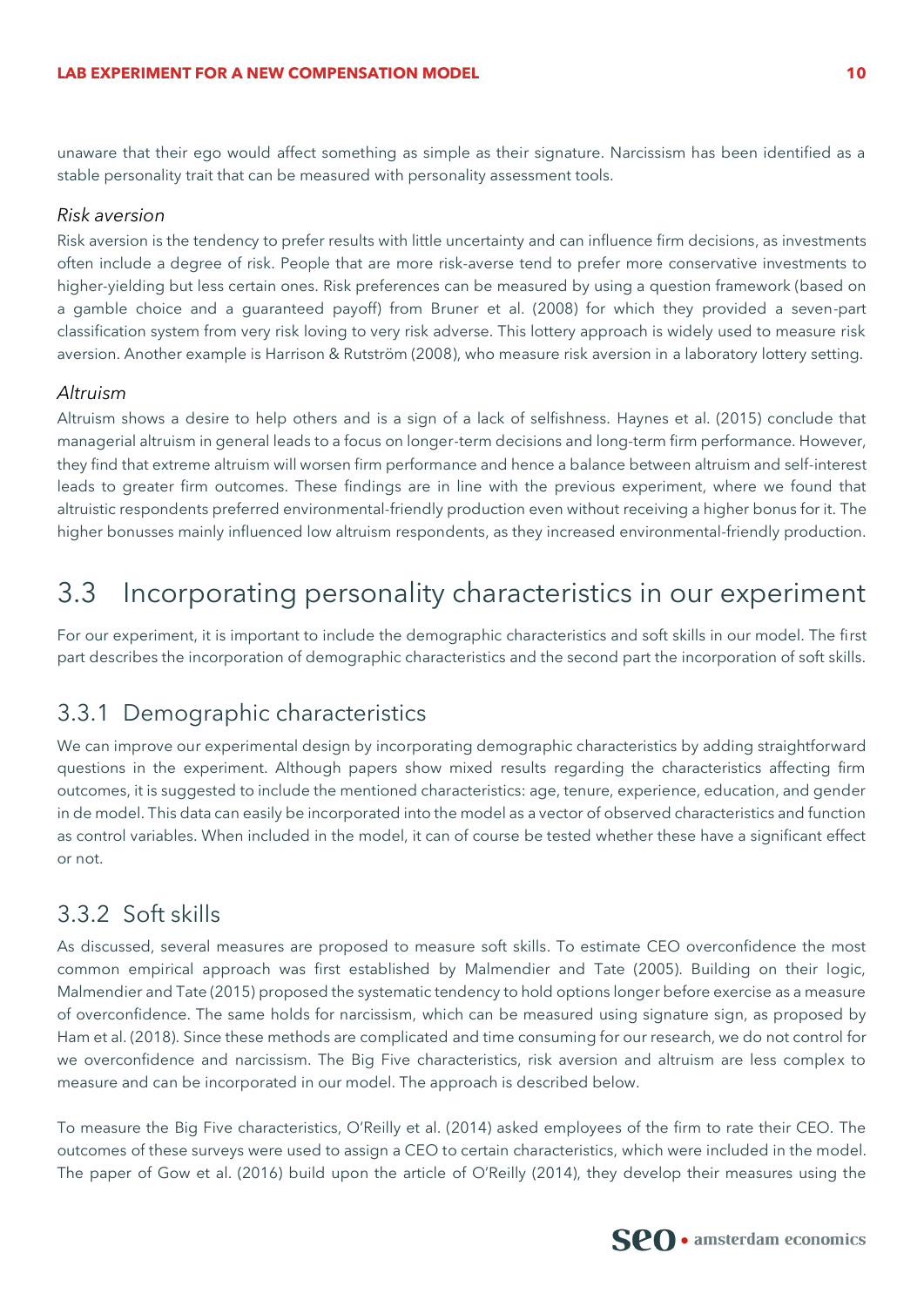linguistic features exhibited by CEOs during conference calls. For our experiment it is the most convenient to measure the Big Five personality traits based on interviews and questionnaires. For the lab-experiment we include a limited set of questions from the Big-five personality test to determine these personality traits. For the fieldexperiment, we can ask employees as well as the CEO himself/herself to fill in a survey with a set of questions of the Big-five personality test.

Risk preferences, and hence risk aversion, can be measured by using a question framework with a seven-part classification system from very risk loving to very risk adverse. Participants were giving a table (like [Table 3.2\)](#page-11-0) where they can choice between option A and option B. Option A is always a gamble, where option A is a gamble with options ranging from a very risky to a very safe gamble. Option B always a save fixed pay-out. A dummy can be included if a participant exhibits risk-averse preferences (Bruner et al., 2008).

<span id="page-11-0"></span>

| Table 3.2 |  | Table to measure risk aversion |  |
|-----------|--|--------------------------------|--|
|           |  |                                |  |

| <b>Option</b> | Gamble                                     | <b>Guaranteed payoff</b> |
|---------------|--------------------------------------------|--------------------------|
|               | Choice A                                   | Choice B                 |
|               | 10% chance of 1000\$ and 90% chance of 0\$ | 500 \$ quaranteed        |
| 2             | 20% chance of 1000\$ and 80% chance of 0\$ | 500 \$ guaranteed        |
| 3             | 30% chance of 1000\$ and 70% chance of 0\$ | 500 \$ guaranteed        |
| 4             | 40% chance of 1000\$ and 60% chance of 0\$ | 500 \$ guaranteed        |
| 5             | 50% chance of 1000\$ and 50% chance of 0\$ | 500 \$ guaranteed        |
| 6             | 60% chance of 1000\$ and 40% chance of 0\$ | 500 \$ guaranteed        |
| 7             | 70% chance of 1000\$ and 30% chance of 0\$ | 500 \$ guaranteed        |
| 8             | 80% chance of 1000\$ and 20% chance of 0\$ | 500 \$ quaranteed        |
| 9             | 90% chance of 1000\$ and 10% chance of 0\$ | 500 \$ quaranteed        |
| 10            | 100% chance of 1000\$ and 0% chance of 0\$ | 500 \$ guaranteed        |

Source: Bruner et al. (2008)

Lastly, altruism was included in our previous experiment and could be included again. Altruism can be measured by asking questions in the survey regarding the distribution of obtained money from a lottery. Cole et al. (2015) ask the question what an individual would do when winning a lottery of € 100,000, whether the individual would keep it all for himself/herself of divide the money with family and friends. For robustness, we could incorporate different amounts of the lottery (like € 1,000, € 10,000, € 100,000, € 1000.000).

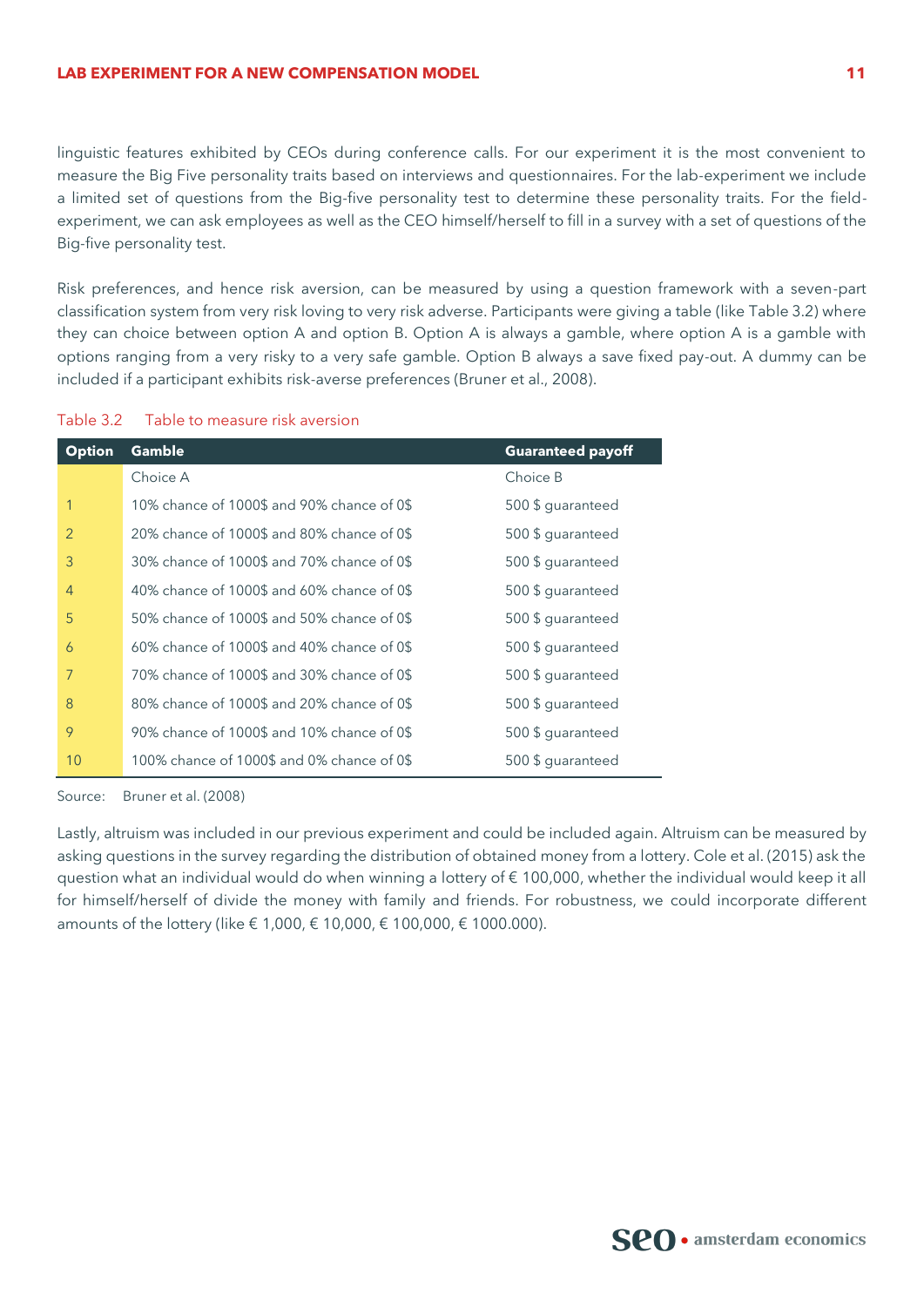## 4 Methodology

It is of great importance to have the right methodology in place before setting up an economic experiment. It can namely contribute to the objectivity of the research. In the next sections, methodological aspects such as sample size calculations, ways of estimating treatment effects and randomization are discussed. The chapter starts by explaining the main types of experiments. Then, section [4.2i](#page-13-0)ntroduces the concept of sample size calculations and further explained. Sectio[n 4.3](#page-15-0) discusses the issue of what to look for when calculating statistical power. The following section takes a closer look at randomization and section [4.5](#page-17-0) discusses several methods for estimating treatment effects. Finally, in section [4.6](#page-18-0) the methodological lessons for our experiment are further examined.

## 4.1 Type of experiments

An experiment is a setting in which a certain group receives a so-called 'treatment', a factor in which the researcher is interested, and another group does not receive 'treatment', this is the control group. Comparing the outcomes of the treatment and control group leads to a causal estimate of the treatment variable of interest. There are three types of economic experiments, namely: laboratory, field and natural. In this chapter we discuss these types of experiments.

#### 4.1.1 Laboratory experiments

Laboratory experiments are experiments that are characterized by its highly controlled nature, where the researcher can determine where, with whom and under what circumstances the experiment takes place. According to Charness and Kuhn (2011), strengths of the lab experiment include the ease of replicating results with newly acquired data, the ease of testing exact quantitative predictions from game theoretical models, and the ability to study behaviour where theoretical predictions are absent. Disadvantages are the short duration, which makes it harder to estimate long-term effects, the superficiality of the experimental context in general and the representativeness of the laboratory population in relation to the population of interest.

A specific form of a laboratory experiment is the survey. This type contains the beforementioned advantages of a lab experiment. However, Bauer, Ruof and Smeets (2018) state that surveys carry the risk of a biased response sample. This is especially relevant when studying a social theme, such as sustainable investing, as people with strong social preferences are more likely to participate in the experiment. Furthermore, in general people tend to give socially acceptable answers, while they do not put these answers into practice. This must be considered when determining a research experiment.

### 4.1.2 Field experiment

Field experiments are a type of experiment that are conducted in the everyday environment of the participants. The researcher is still able to manipulate the independent (treatment) variables, but not the exogenous ones. The treatment variable can be whether a child receives a computer from school, or whether a farmer receives a subsidy for more eco-friendly agriculture. Exogeneous variables are variables whose values are not determined within a model, for the quality of the teacher, or the level of rainfall. Advantages of field experiments are that the behaviour in a field experiment is more likely to reflect real life situations, and it is less likely that participants try to steer the

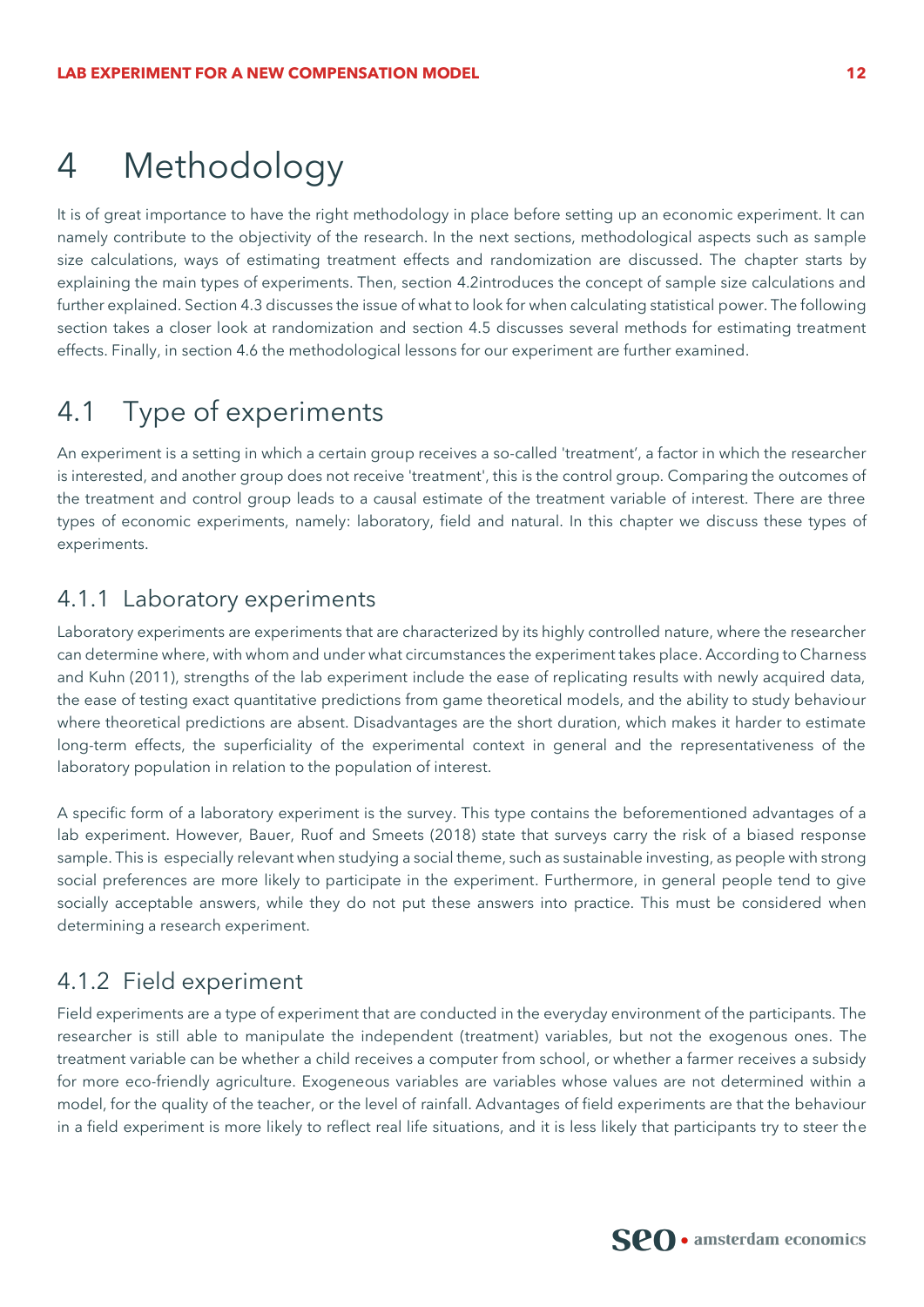experiment because they may not realize they are being studied<sup>2</sup>. A disadvantage is that there is less control over the exogenous variables that may incorrectly influence the result. An example of a field experiment in the setting of executive compensation models is the proposed in-company experiment.

#### 4.1.3 Natural experiment

The natural experiment possesses similar characteristics as the field experiment, but now researchers no longer have control over the variable of interest. For example, a government policy enacted a regulation that changed the frequency of trash collection in one area, but not in the other area. The researchers did not have a say in it but can still study the effects of the policy. Advantages are similar to the field experiment, with an added advantage that a natural experiment can be applied in situations where it is not ethical to manipulate the independent variable. A limitation is that it is expensive and time consuming and similar to field experiments in the sense that biasing exogenous variables cannot be controlled.

## <span id="page-13-0"></span>4.2 Sample size calculations

When choosing an experimental design, it is important to determine the adequate sample size beforehand, because a larger sample size allows for a more accurate inference of the treatment effect. In this section we discuss the mechanism behind sample size calculations.

### 4.2.1 Basics of sample size calculations

The main objective of a sample size calculation is to determine the number of participants needed to detect a clinically relevant treatment effect (Noordzij, Tripepi, Dekker, Zoccali, Tanck & Jager, 2010). When working with different groups, e.g. due to stratification on certain participant characteristics, the sample size of each group must be large enough to detect significant effects. Hence, including multiple groups in an experiment requires the overall sample size to be bigger. This is relevant for our experiment, because when we are working with a treatment and control group, we have in the basis two groups. When we include risk aversion the number of groups increases to four, when adding personality traits, the number of groups increases even further. Therefore, sample size calculations are a relevant aspect of the design of the experiment to detect relevant effects.

The main advantage of sample size calculations is that interacting in the process of determining an appropriate sample size helps the researcher to formulate exact assumptions about the hypotheses to be tested (Gruener, 2020). In other words: the size of sample helps the formulation of the research hypotheses. Another advantage is that the objectivity of the research is strengthened by sample size calculations.

Whenever a researcher wants to perform sample size calculations, it should consider the following five parameters (Gruener, 2020):

• *Type I error*: the probability of rejecting the null hypothesis, while it holds true. It is usually denoted as the Greek letter alpha  $(a)$ . The type I error could exist if a statistical test indicates differences between two groups, while such differences do not exist. This is known as the (usually 5 percent) significance level in other empirical methods.



The idea that behaviour of the participant changes during the experiment when the person is aware of participating, is also known as the Hawthorne effect (Jones, 1992).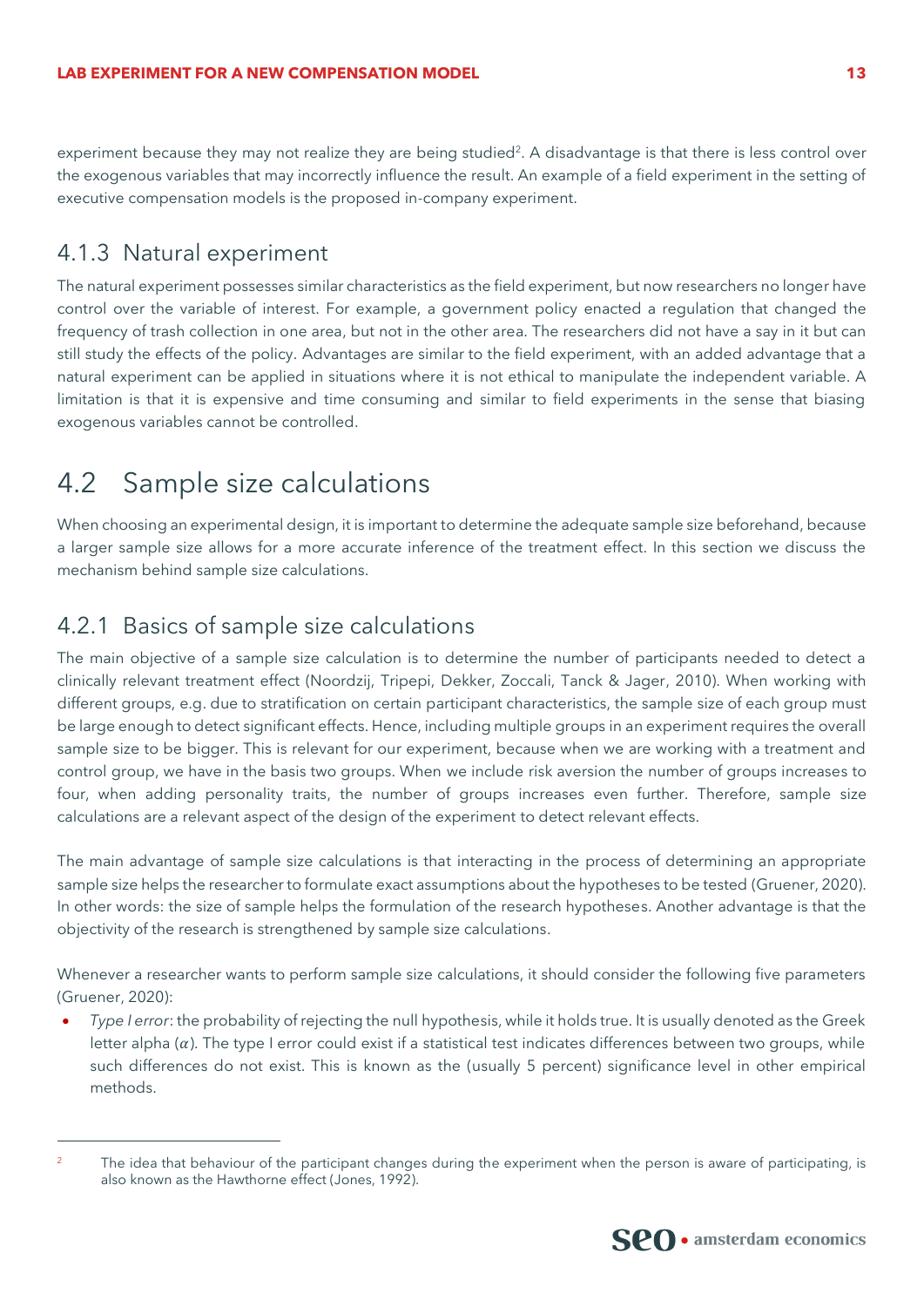- *Type II error*: the probability of accepting the null hypothesis, while it is false in reality. It is usually denoted as the Greek letter beta ( $\beta$ ). The type II error could exist if a statistical test does not indicate real differences between two groups, when there are in fact real differences.
- *Power*: the probability of correctly rejecting the null hypothesis, also known as the inverse of the type II error, i.e.  $1 - \beta$ . The power is often set at 0.8. It is recommended to perform a power analysis before collecting data. In section [4.3](#page-15-0) we further discuss the mechanism of power calculations.
- *Minimal relevant difference (MRD):* the minimum difference between treatment and control, also known as the effect size of the treatment. If the outcome variable is continuous, the MRD is a numerical difference. In the case of binary outcomes, event rates should be used. The MRD should also be economically relevant and in accordance with human behaviour in economic experiments.
- *Variability*: assumptions about the variability of the sample data are required and initially unknown, therefore they should be taken from pilot or similar studies. If the outcome measure is continuous, the variability of the sample data is the population standard deviation. In the case of a binary outcome measure, a formula of event rates should be used.

According to Gruener (2020), the result of the sample size calculation is influenced by the determination of parameters for the Type I and Type II error. Besides, it is also difficult to make assumptions about the MRD and variability. Sensitivity analyses can shed some light on which assumptions are systemically varied. In the case the data is not adequate and sample size calculations have to be conducted, researchers should refer to expert estimates, carry out pilot studies or at least argue about the standardized effect sizes.

An alternative to sample size calculations is the replication of experiments to aggregate evidence. However, according to Gruener (2020), replication cannot be a full replacement for sample size calculations because due to the costs, as respondents are typically paid for their participation. Experiments that are replicated are usually the ones that do not cost much and are easy to replicate, this is a problem for expensive experiments. Moreover, the incentives to replicate experiments are relatively low, as it is hard to publish replication studies (Galiani, Gertler and Romero , 2017).

When calculating the sample size, the researcher also has to account for binary or continuous outcomes. Then the sample sizes are calculated differently, which we discuss in the following two subsections.

## 4.2.2 Sample size calculations in case of continuous outcomes

According to Gruener (2020), the required sample *size N* for each group can be calculated according to the following formula.

$$
N_{1,2} = \frac{2(\alpha + \beta)^2 \sigma^2}{(\mu_1 - \mu_2)^2},\tag{1}
$$

where a denotes the probability of a Type I error,  $\beta$  the probability of a Type II error,  $\sigma^2$  is the variance of the population,  $\mu_i$  is the population mean of group  $i \in \{1,2\}$  and  $(\mu_1 - \mu_2)$  the treatment effect.

#### 4.2.3 Sample size calculations in case of binary outcomes

According to Gruener (2020), the required sample size for each group can be calculated according to the following formula.

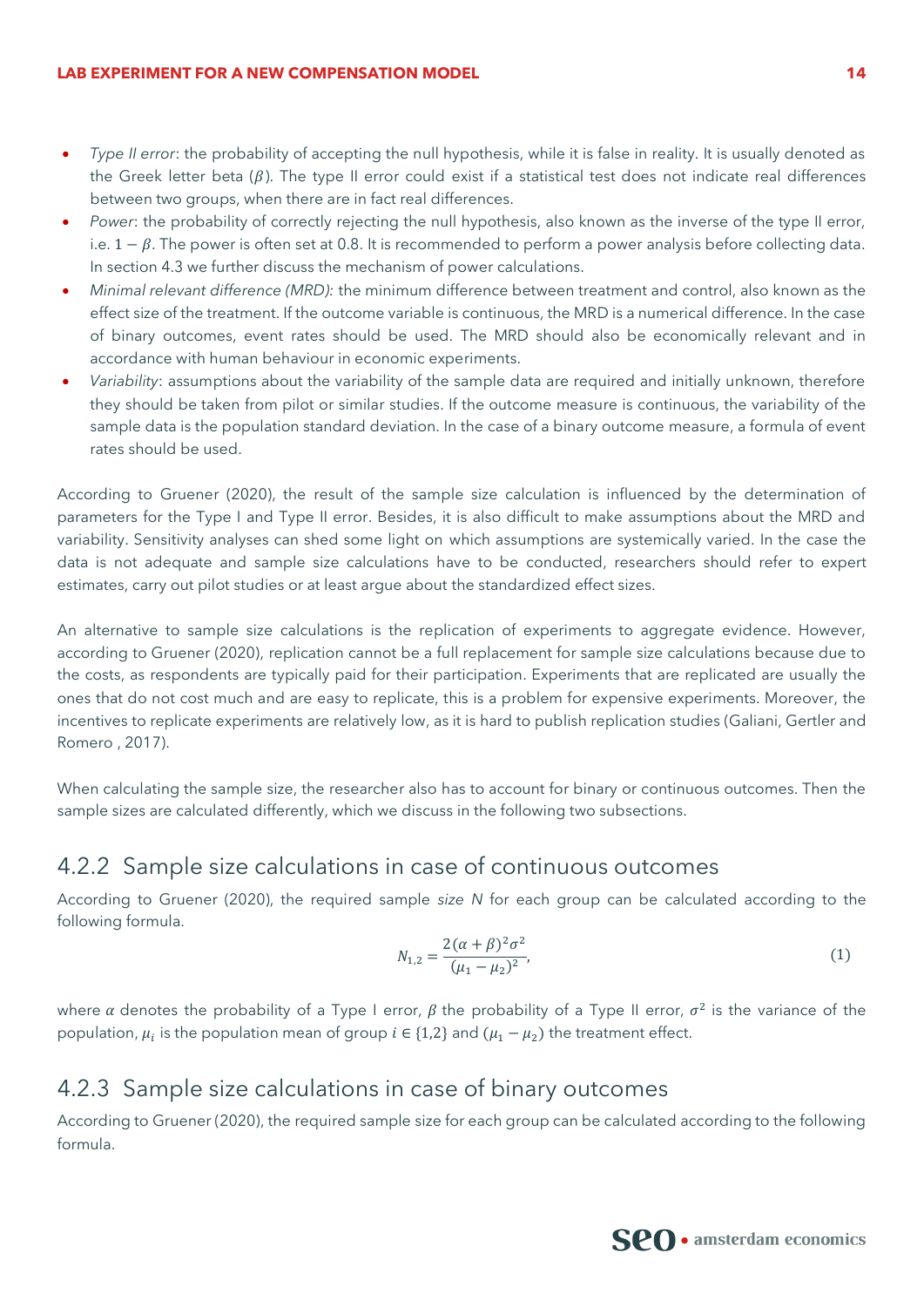$$
N_{1,2} = \frac{(\alpha + \beta)^2 (f_1 \times \bar{f}_1 + f_2 \times \bar{f}_2)}{\mu^2},
$$
\n(2)

where  $\alpha$  denotes the probability of a Type I error,  $\beta$  the probability of a Type II error,  $f_1$  ( $\bar f_1$ ) the fraction of people with (without) outcome 1 in treatment group 1,  $f_2$  ( $\bar{f_2}$ ) the fraction of people with (without) outcome 1 in treatment group 2 and  $\mu$  is the treatment effect.

## <span id="page-15-0"></span>4.3 Statistical power

Recall that statistical power is the probability of rejecting the null hypothesis while it is indeed false in reality. In other words, the power can be seen as the probability to detect a significant effect when in reality there should be a statistically significant effect. Power calculations offer advantages such as being a tool for not over-interpreting findings of studies (Gruener, 2020). Additionally, power calculations help to answer the question of how much data should be collected (Vasilaky & Brock, 2020). However, it should be noted that power calculations are not related to causal inference or analysing data. Researchers should avoid power computations related to an observed effect, as power is not observable because it relates to ex ante concepts. Finally, power calculations have the advantage that the efficiency of the experimental design increases.

The research of Vasilaky and Brock (2020) offers a guide for researchers how to incorporate power calculations into their experimental research. They state that it is not always useful to report power calculations. In two scenarios reporting is justified:

- 1. Impossible to find a statistically significant effect due to the study being too underpowered.
- 2. For replicating studies and publishing adequately designed studies with null effects.

Consider the first scenario. When no statistically significant effect has been found after completing a study, an option is to calculate the minimum detectable effect (MDE) and variances. MDEs are calculations that help the researcher determining what the minimum impact an experiment should have to detect significant effects (Bloom, 1995). According to Vasilaky and Brock (2020), it is important to consider the confidence intervals around effects to report how accurate effect sizes are measured. When wide confidence intervals are reported, it can be a consequence of a low power or poor measurement.

Reporting under the second scenario is validated according to Vasilaky and Brock (2020) as it is an important part of the scientific process when researchers fail to detect an effect in a well-powered replication study, when others found significant effects. This result can be eligible for publication because it provides scientific evidence.

Low sample sizes make it difficult to calculate the power. Laboratory experiments often contain small sample sizes. Vasilaky and Brock (2020) discuss a few designs that exhibit small sample sizes and how to address power calculations:

- Multiple treatments: In the case of a between-subject design with multiple treatments a large sample size is required to detect a separate effect for each treatment on the outcome. The power calculation can be maximized by using an unbalanced design.
- Multiple hypothesis testing: When using multiple hypothesis tests the probability that at least one of them contains a type I error increases. This probability can be computed as:

$$
1 - (1 - \alpha)^M,\tag{3}
$$

Where  $M$  is the number of independent tests. When multiple testing takes place, the researcher can either adjust the power calculations before the experiment or after it by adjusting the Type I error rate.

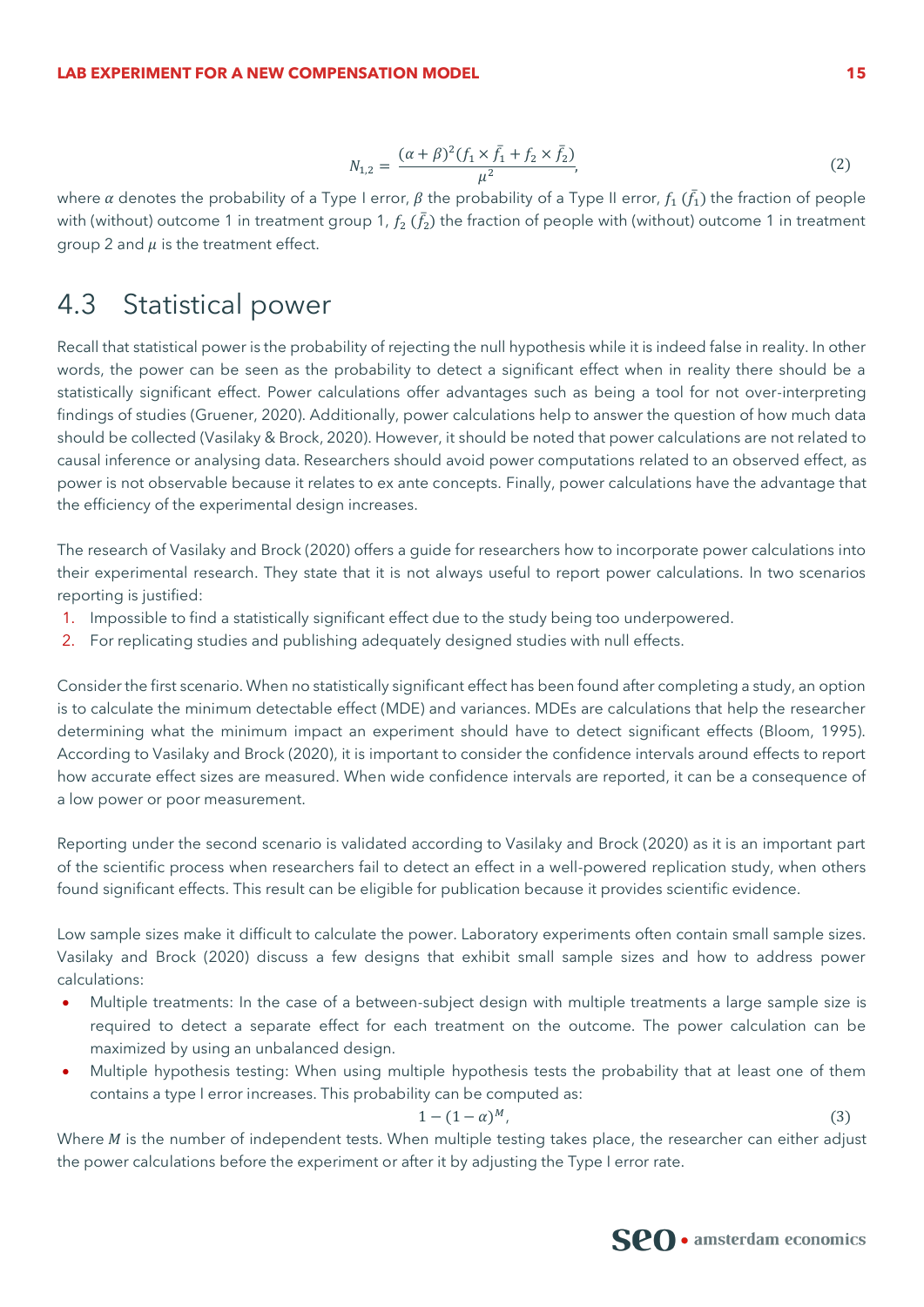Studies that possess similar populations and treatments can be used for determining the means of the control and treatment group (Vasilaky & Brock, 2020). In addition, these can also be applied to determine the variance of the population of interest. Special caution is needed when these are drawn from pilot studies of pre-intervention surveys because these often have small sample sizes. In the case of exploratory studies the power should be calculated over an array of effect sizes. The minimum detectable effect is useful to calculate when a specific expected effect is hard to calculate or when the sample size is limited.

## 4.4 Randomization

Another important methodological issue to consider is the randomization mechanism. To detect the treatment effect, the researcher has to properly address the issue of randomization. According to List, Sadoff & Wagner (2011), randomization ensures that the treatment is independent of other sources of variation is balanced across treatment and control group, making the estimate of the average treatment effect (ATE) unbiased. In this section some experimental designs as discussed in the research of List et al. (2011) are summarized. We follow their reasoning, unless otherwise specified.

## 4.4.1 Completely randomized design

In this experimental design treatments are probabilistically assigned to subjects independent of their observed or unobserved characteristics. The completely randomized design is the main design of our experiment. This design has the advantage of that the risk of treatment being correlated with individual characteristics is minimized. However, a weak point of the completely randomized design is that variances of outcomes could be potentially huge and sample sizes of treatment and control groups are randomly generated. This is even worse when dealing with a heterogenous subject group and the researcher is interested in decreasing the variance of the unobserved component. A solution is to include observable variables in the linear regression equation, in order to construct an estimate of the ATE with lower variance in finite samples.

### 4.4.2 Block design

Another solution for decreasing the variance when the subject group is heterogenous is to divide the experimental units into blocks, also known as blocking. As an example, a group of one hundred participants can be divided into five blocks that differ in total sizes. The intuition behind this technique is that heterogenous characteristics are handles as further treatments where randomization done is within blocks. This method has the advantage of allowing estimation of ATE's over subsamples of the subject group and it increases the efficiency of the experimental design.

### 4.4.3 Within-subject design

An alternative to the block design is the within-subject experimental design, where the same subject unit encounters more than one experimental treatment. In effect, the researcher blocks on a single subject. This design has the desired ability of increasing the accuracy of the ATE by decreasing the variance of the unobserved component. However, blocking on one subject may have the negative consequence of resulting in complicated interactions between treatments and hence lead to biased parameters. Another disadvantage is that treatments in a withinsubject design may interact in ways that are not expected. An example is that participants may behave differently if they know what the best outcome is (learning effects).

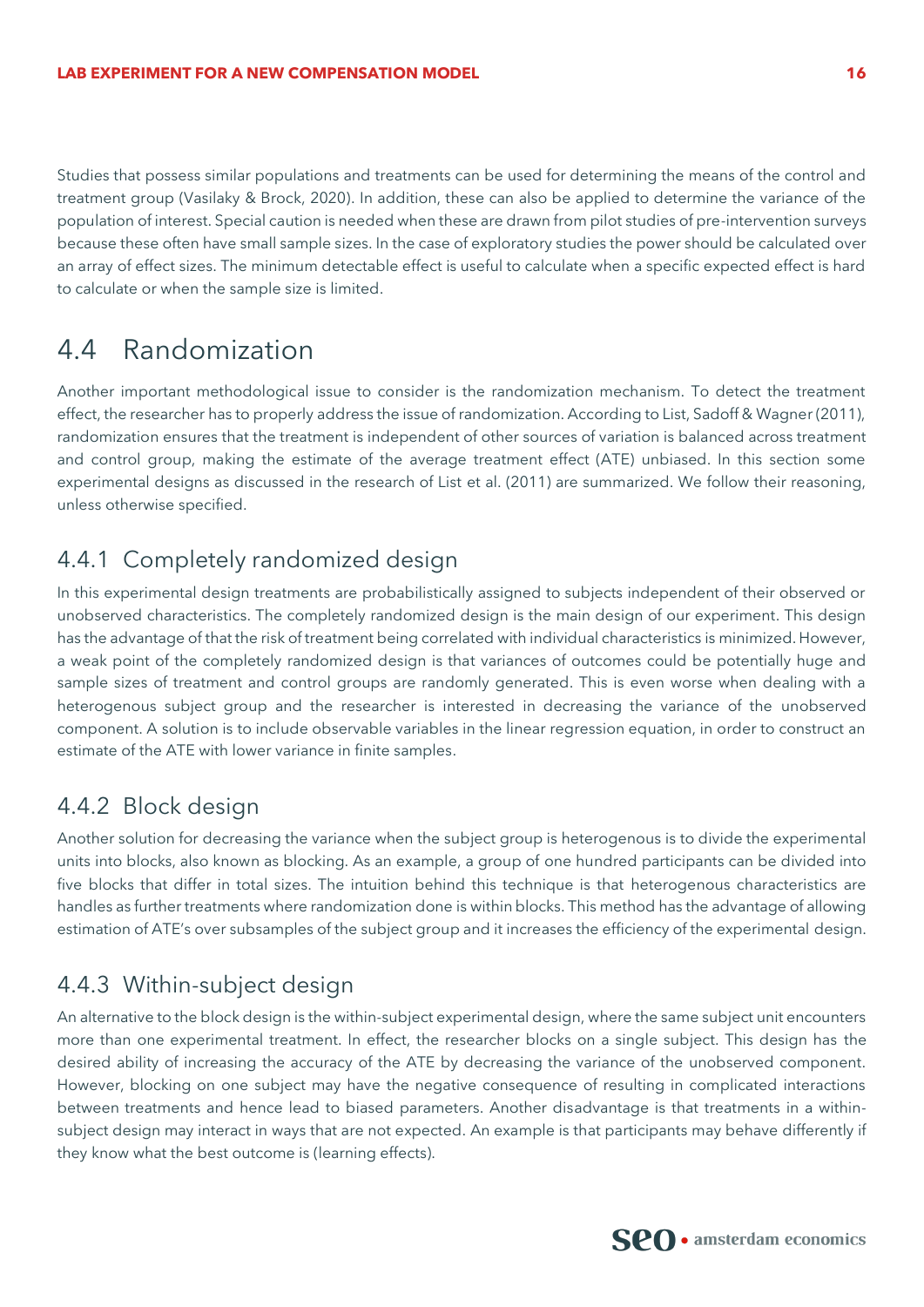#### 4.4.4 Crossover designs

An extension of the within-subject design is the crossover design. Here the order in which treatments are applied to a subject is randomized. These can be used to solve the negative implication of blocking on one subject.

### 4.4.5 Factorial design

The factorial design is an approach that is useful for solving the problem of sample sizes that may vary across blocks in block designs. Efficiency of the experimental design is increased in factorial designs by choosing a predetermined number of subjects to each combination of treatments. Randomization occurs over the order of treatments. This type of experimental design has the advantage of lower trial numbers. Less advantageous is that the factorial design leaves no space for controlling for interaction effects. In addition, basic factorial designs with equal sample sizes in each treatment block are likely to be inefficient.

## 4.4.6 Cluster design

Instead of allocating individuals to treatment groups, clusters of individuals are assigned within the cluster design. In this approach the outcome may occur at individual level, whereas randomization takes place at the cluster/group level. Hence, the unit of statistical analysis differs from the unit of randomization. Cluster design is useful because in field experiments there exist the possibility of correlation in the unobserved component among subjects within a cluster.

## <span id="page-17-0"></span>4.5 Measuring treatment effect

In this chapter we discuss various methods to measure treatment effects. We follow the reasoning of Harrison and List (2004).

### 4.5.1 Difference-in-difference regression

The difference-in-difference method (DID) can be used to estimate the treatment effect by comparing the difference in outcomes before and after for the treated group with the before and after outcomes for the control group. Key assumptions of the DID regression is that time invariant unit-specific shocks to the outcome variable that are correlated with the status of treatment and the assignment of treatment is independent of temporary individualspecific effect.

### 4.5.2 Propensity score matching

The objective of the propensity score matching (PSM) method is to perceive non-experimental data as experimental data. The intuition behind this method is that the treatment effect can be measured without bias, by determining observable factors such that two individuals with the same value for these factors exhibit homogeneous responses to treatment.

### 4.5.3 Instrumental variables

In order to measure treatment effects a variable can be found that is associated with treatment but is excluded from the outcome equation. These are so-called instrumental variables (IV). The method assumes that some components

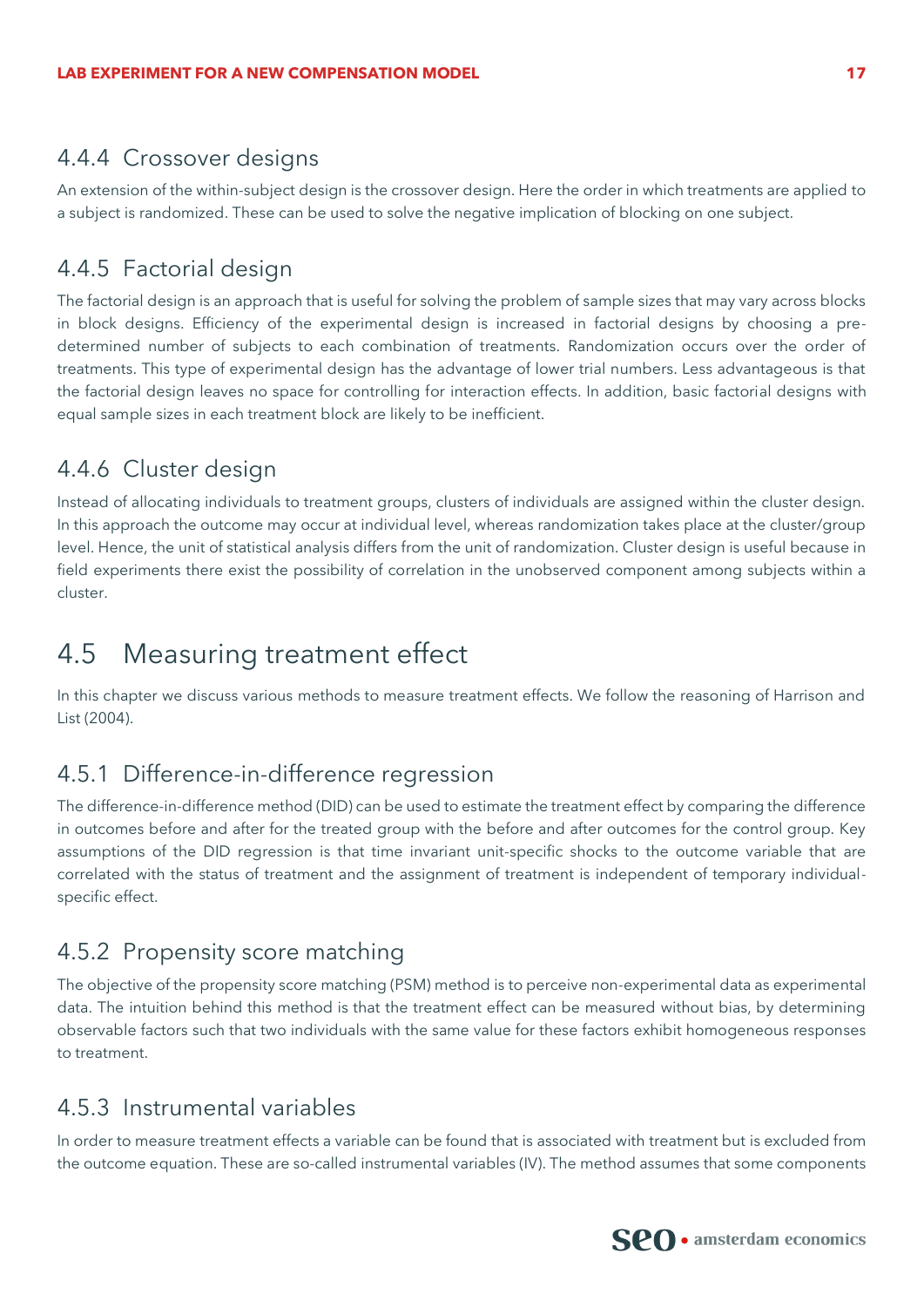of the non-experimental data are random. However, less desired aspects of IVs is that these often do not exist or exist under undesired assumptions.

### 4.5.4 Structural approaches

Many structural approaches exist. These rely on complex estimation strategies with structural parameters. Structural approaches are common to use for ex ante policy simulation.

## <span id="page-18-0"></span>4.6 Incorporating methodological lessons in our experiment

In the first stage of our experiment, we perform controlled research using a Prolific panel of students and employees. We can classify this as a laboratory experiment. In a later stage we transform the laboratory experiment into a field experiment, namely an in-company experiment.

#### 4.6.1 Laboratory experiment

In the laboratory experiment stage, we set up a survey. It has the advantage that surveys possess a highly controlled nature, where the researcher can determine where, with whom and under what circumstances the experiment takes place. However, we should be aware of biased results, due to that people with strong social preferences are more likely to participate in the experiment than people who do not have those preferences (Bauer et al., 2018). This can be solved by for example conducting lab experiments directly on the field population of interest, such that a more representative sample can be created (Charness and Kuhn, 2011).

Lab experiments also suffer often from having low sample sizes, which has adverse effects on power calculations. This can be solved by using multiple treatments or multiply hypothesis testing (Vasilaky and Brock, 2020).

It is important that the sample population resembles the target population, in this case CEOs. Using MBA or finance students, or employees with management experiences, accounts for this. Though these participants are not CEO, they are following a similar career path and some of them will eventually end up as CEO.

### 4.6.2 Sample size and power calculations

When data is not adequate/dependable, researchers should refer to expert estimates, carry out pilot studies or at least argue about the standardized effect sizes for the calculation of sample sizes (Gruener, 2020). For this purpose, the previous experiments can be used as reference material. Besides, when using an outcome variable that is either binary or continuous, different sample size equations should be used.

Reporting the power is only useful when (1) it is impossible to find a statistically significant effect when (due to an underpowered study) and (2) replicating studies and publishing adequately designed studies with null effects (Vasilaky and Brock, 2020). Confidence intervals for estimates should be reported because wide confidence intervals can be a consequence of low power or poor measurement.

Calculating the minimum detectable effect (MDE) and variances is useful when no statistical effect has been found after completing a study.

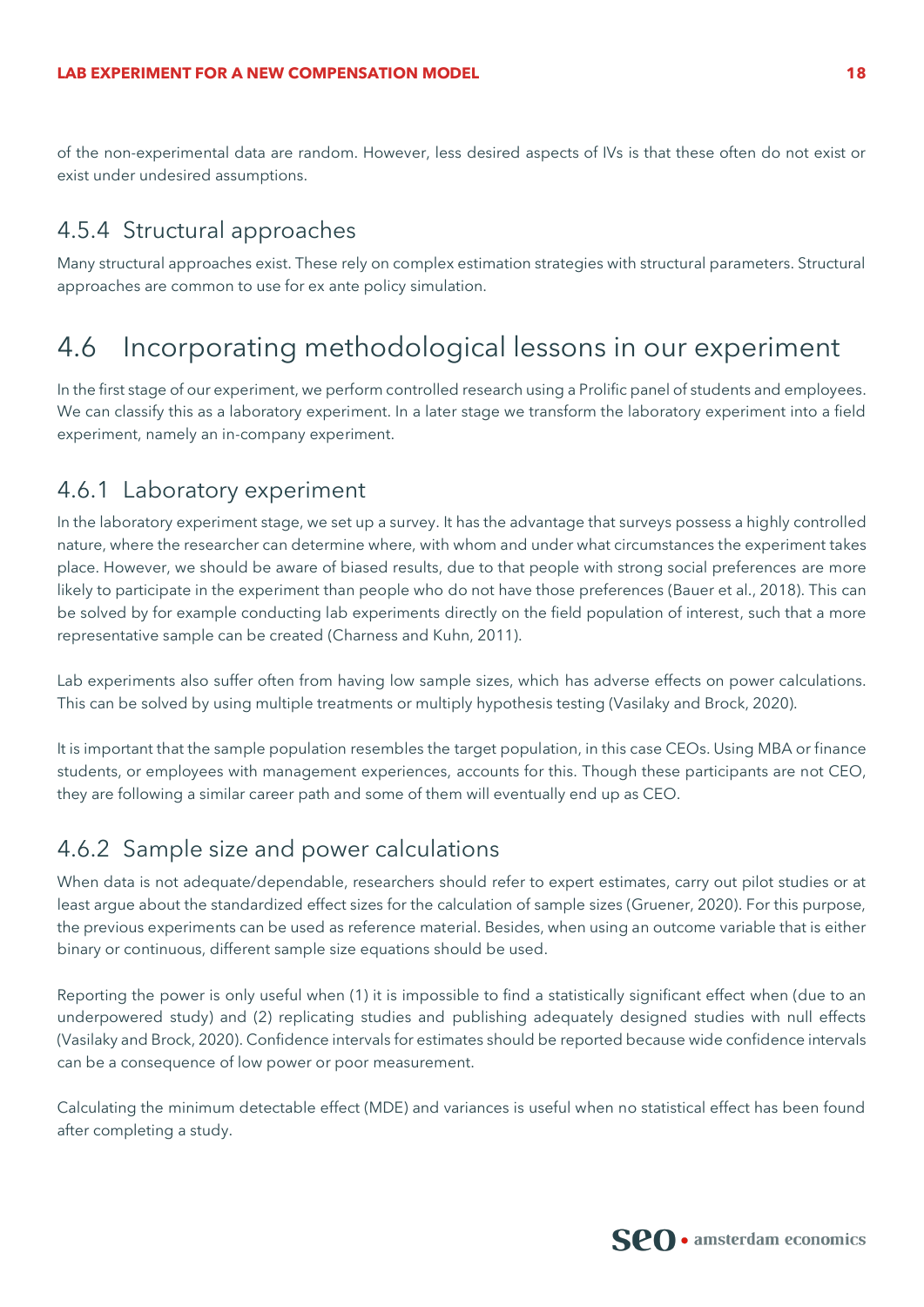## **Literature**

- Ackerman, C. (2017, June 23). Big Five Personality Traits: The OCEAN Model Explained. PositivePsychology.com. <https://positivepsychology.com/big-five-personality-theory>
- Agranov, M., & Tergiman, C. (2013). Incentives and compensation schemes: An experimental study. International Journal of Industrial Organization, 31(3), 238-247.
- Andersen, D. J., & Lau, R. R. (2018). Pay rates and subject performance in social science experiments using crowdsourced online samples. Journal of Experimental Political Science, 5(3), 217-229.
- Antia, M., Pantzalis, C., & Park, J. C. (2010). CEO decision horizon and firm performance: An empirical investigation. Journal of Corporate Finance, 16(3), 288-301.
- Ariely, D., Gneezy, U., Loewenstein, G., & Mazar, N. (2009). Large stakes and big mistakes. The Review of Economic Studies, 76(2), 451-469.
- Bandiera, O., Barankay, I., & Rasul, I. (2007). Incentives for managers and inequality among workers: Evidence from a firm-level experiment. *The Quarterly Journal of Economics*, *122*(2), 729-773.
- Barker III, V. L., & Mueller, G. C. (2002). CEO characteristics and firm R&D spending. Management Science, 48(6), 782-801.
- Bauer, R., Ruof, T., & Smeets, P. (2018). The effect of real and hypothetical choices on sustainable investment decisions in a large-scale field experiment.
- Bauer, R., Ruof, T., & Smeets, P. (2021). Get real! Individuals prefer more sustainable investments. The Review of Financial Studies, 34(8), 3976-4043.
- Berinsky, A. J., Huber, G. A., & Lenz, G. S. (2012). Evaluating online labor markets for experimental research: Amazon. com's Mechanical Turk. *Political analysis*, *20*(3), 351-368.
- Blanes, F., de Fuentes, C., & Porcuna, R. (2020). Executive remuneration determinants: New evidence from metaanalysis. Economic research-Ekonomska istraživanja, 33(1), 0-0.
- Bloom, H. S. (1995). Minimum detectable effects: A simple way to report the statistical power of experimental designs. *Evaluation review*, *19*(5), 547-556.
- Bolton, P., Mehran, H., & Shapiro, J. D. (2011). Executive compensation and risk taking. *FRB of New York Staff Report*, (456).
- Bono, J. E., & Judge, T. A. (2004). Personality and transformational and transactional leadership: a metaanalysis. Journal of applied psychology, 89(5), 901.
- Bruner, D., McKee, M., & Santore, R. (2008). Hand in the cookie jar: An experimental investigation of equity-based compensation and managerial fraud. Southern Economic Journal, 261-278.
- Bugeja, M., Matolcsy, Z. P., & Spiropoulos, H. (2012). Is there a gender gap in CEO compensation?. Journal of Corporate Finance, 18(4), 849-859.
- Bun, M. J., & Huberts, L. C. (2018). The impact of higher fixed pay and lower bonuses on productivity. *Journal of Labor Research*, *39*(1), 1-21.
- Camerer, C. F., & Hogarth, R. M. (1999). The effects of financial incentives in experiments: A review and capital-laborproduction framework. Journal of risk and uncertainty, 19(1), 7-42.
- Charness, G., & Kuhn, P. (2011). Lab labor: What can labor economists learn from the lab?. *Handbook of labor economics*, *4*, 229-330.
- Cole, S., Kanz, M., & Klapper, L. (2015). Incentivizing calculated risk‐taking: evidence from an experiment with commercial bank loan officers. The Journal of Finance, 70(2), 537-57
- Daniel M. G. Raff, & Summers, L. H. (1987). Did Henry Ford Pay Efficiency Wages? Journal of Labor Economics, 5(4), S57–S86.

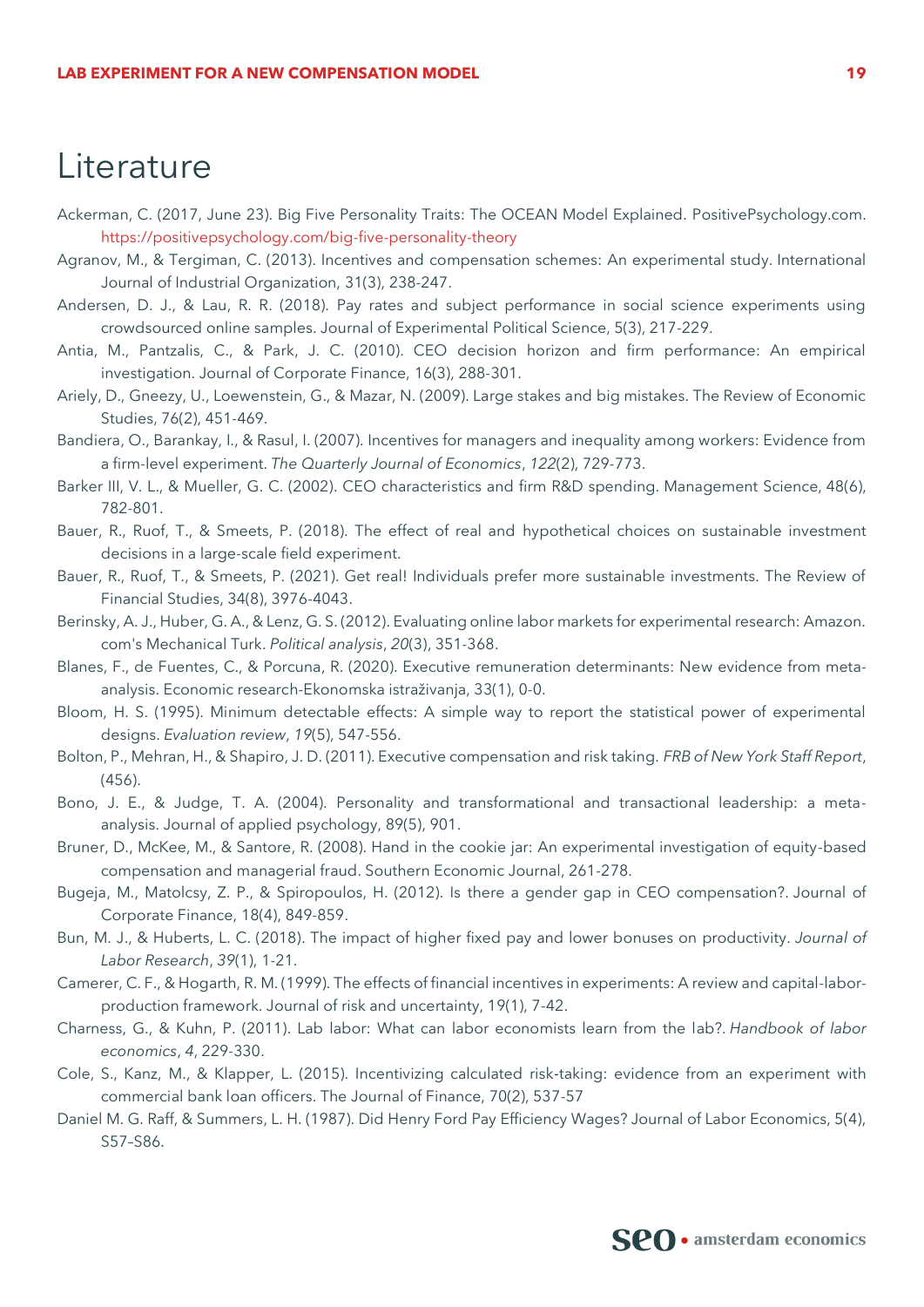- Eden, D. (2021). The science of leadership: A journey from survey research to field experimentation. The Leadership Quarterly, 32(3), 101472.
- Eding, E., & Scholtens, B. (2017). Corporate social responsibility and shareholder proposals. *Corporate Social Responsibility and Environmental Management*, *24*(6), 648-660.
- Edmans, A., Gabaix, X., & Jenter, D. (2017). Executive compensation: A survey of theory and evidence. The handbook of the economics of corporate governance, 1, 383-539.
- Edmans, A., Gosling, T., & Jenter, D. (2021). CEO compensation: Evidence from the field. Working Paper. London Business School.

Edmans, Alex, and Qi Liu. "Inside debt." *Review of finance* 15.1 (2011): 75-102.

- Elkinawy, S., & Stater, M. (2011). Gender differences in executive compensation: Variation with board gender composition and time. Journal of Economics and Business, 63(1), 23-45.
- Gabaix, X., & Landier, A. (2008). Why has CEO pay increased so much?. *The Quarterly Journal of Economics*, *123*(1), 49-100.
- Galiani, S., Gertler, P., & Romero, M. (2017). Open Science & Development Engineering: Evidence to Inform Improved Replication Models.
- Garcés-Galdeano, L., & García-Olaverri, C. (2019). The hidden value of intangibles: do CEO characteristics matter?. International Journal of Manpower.
- Gielen, A. C., Kerkhofs, M. J., & Van Ours, J. C. (2010). How performance related pay affects productivity and employment. *Journal of Population Economics*, *23*(1), 291-301.
- Gilley, A., Dixon, P., & Gilley, J. W. (2008). Characteristics of leadership effectiveness: Implementing change and driving innovation in organizations. Human Resource Development Quarterly, 19(2), 153-169.
- Goldberg, L. R. (1993). The structure of phenotypic personality traits. American psychologist, 48(1), 26.
- Gow, I. D., Kaplan, S. N., Larcker, D. F., & Zakolyukina, A. A. (2016). CEO personality and firm policies (No. w22435). National Bureau of Economic Research.
- Grohol, J. M. (2019, May 30). The Big Five Personality Traits. PsychCentral. Retrieved 10 June 2020, from https://psychcentral.com/lib/the-big-five-personality-traits
- Gruener, S. (2020). Sample size calculation in economic experiments. *Jahrbücher für Nationalökonomie und Statistik*, *240*(6), 791-823.
- Ham, C., Seybert, N., & Wang, S. (2018). Narcissism is a bad sign: CEO signature size, investment, and performance. Review of Accounting Studies, 23(1), 234-264.
- Harris, Q., Mercieca, A., Soane, E., & Tanaka, M. (2018). How do bonus cap and clawback affect risk and effort choice?: Insight from a lab experiment. Bank of England Staff Working Paper.

Harrison, G. W., & List, J. A. (2004). Field experiments. Journal of Economic literature, 42(4), 1009-1055.

- Harrison, G. W., & Rutström, E. E. (2008). Risk aversion in the laboratory. In Risk aversion in experiments. Emerald Group Publishing Limited.
- Haynes, K. T., Josefy, M., & Hitt, M. A. (2015). Tipping point: Managers' self-interest, greed, and altruism. Journal of Leadership & Organizational Studies, 22(3), 265-279.
- Holmstrom, B. (2017). Nobel Prize Lecture: Pay for performance and beyond. American Economic Review, 107(7), 1753-1777
- Huang, S. K. (2013). The impact of CEO characteristics on corporate sustainable development. Corporate Social Responsibility and Environmental Management, 20(4), 234-244.
- Huff, C., & Tingley, D. (2015). "Who are these people?" Evaluating the demographic characteristics and political preferences of MTurk survey respondents. Research & Politics, 2(3), 2053168015604648.
- Iqbal, S., Tian, H., Akhtar, S., & Sohu, J. (2019). Impacts of Performance-based Pay on Employee Productivity; Mediated by Employee Training. *International Journal of Research and Review*, *6*(10), 235-241.
- Jones, S. R. (1992). Was there a Hawthorne effect?. *American Journal of sociology*, *98*(3), 451-468.

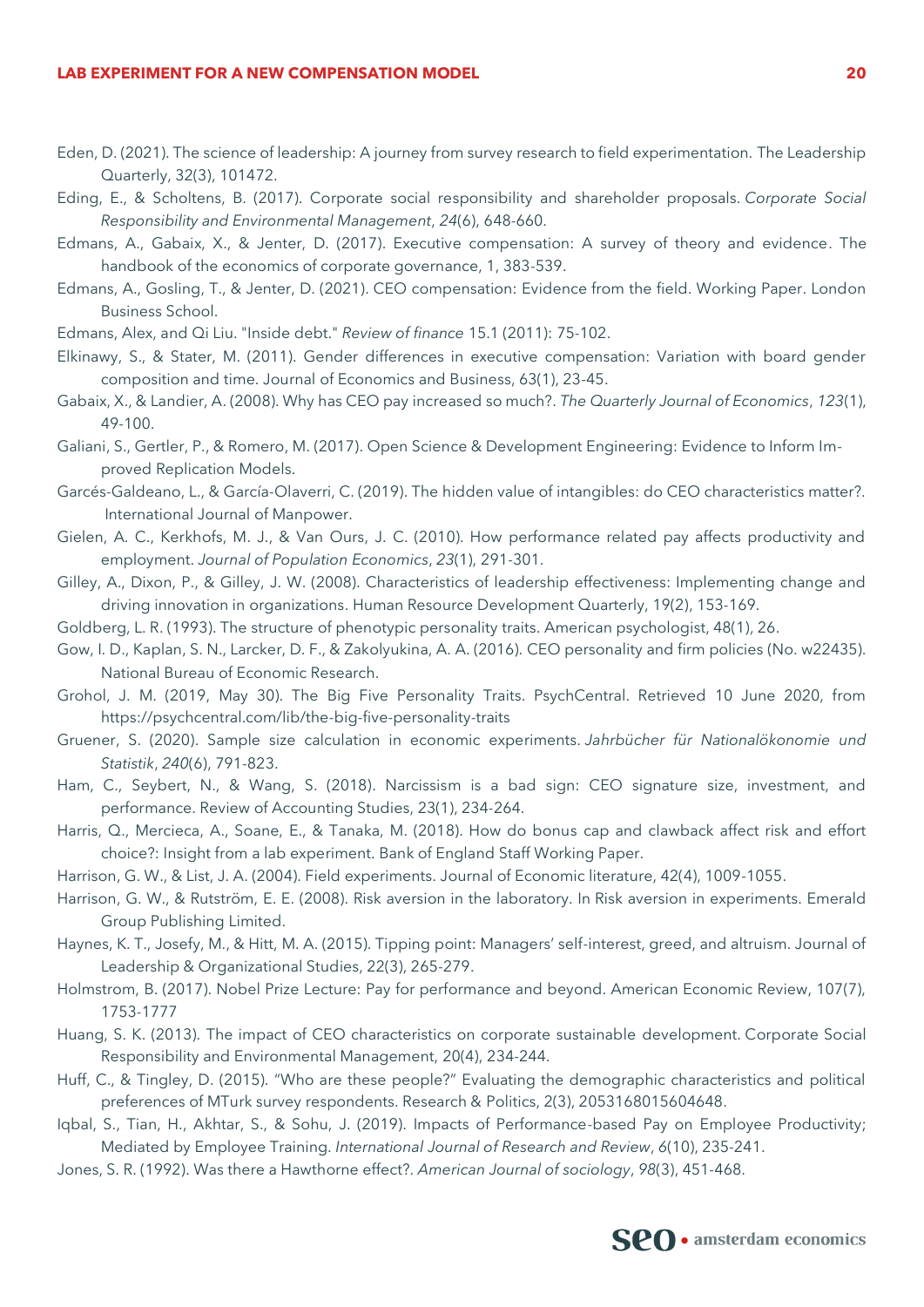#### **LAB EXPERIMENT FOR A NEW COMPENSATION MODEL 21**

- Jordan, C. E., Clark, S. J., & Waldron, M. A. (2007). Gender bias and compensation in the executive suite of the Fortune 100. Journal of Organizational Culture, Communications and Conflict, 11(1), 19.
- Kajackaite, A., & Sliwka, D. (2020). Prosocial managers, employee motivation, and the creation of shareholder value. Journal of Economic Behaviour & Organization, 172, 217-235.
- Kaplan, S. N., Klebanov, M. M., & Sorensen, M. (2012). Which CEO characteristics and abilities matter?. The Journal of Finance, 67(3), 973-1007.
- Krause, R., Whitler, K. A., & Semadeni, M. (2014). Power to the principals! An experimental look at shareholder sayon-pay voting. Academy of Management Journal, 57(1), 94-115.
- Lazear, E. P. (2000). Performance pay and productivity. American Economic Review, 90(5), 1346-1361.
- Lazear, E. P. (2018). Compensation and Incentives in the Workplace. Journal of Economic Perspectives, 32(3), 195- 214.
- Lim (2020). Big Fiver Personality treats. Link: [Big Five Personality Traits | Simply Psychology.](https://www.simplypsychology.org/big-five-personality.html#:~:text=The%20Big%20Five%20personality%20traits%20are%20extraversion%20%28also,remain%20relatively%20stable%20throughout%20most%20of%20one%E2%80%99s%20lifetime.) Accessed on 18-10- 2021
- List, J. A., Sadoff, S., & Wagner, M. (2011). So you want to run an experiment, now what? Some simple rules of thumb for optimal experimental design. *Experimental Economics*, *14*(4), 439-457.
- Malmendier, U., & Tate, G. (2005). CEO overconfidence and corporate investment. The journal of finance, 60(6), 2661-2700.
- Malmendier, U., & Tate, G. (2015). Behavioural CEOs: The role of managerial overconfidence. Journal of Economic Perspectives, 29(4), 37-60.
- Mirrlees, J.A. (1999). The theory of moral hazard and unobservable behaviour: Part I. Review of
- Nadkarni, S., & Herrmann, P. O. L. (2010). CEO personality, strategic flexibility, and firm performance: The case of the Indian business process outsourcing industry. Academy of Management Journal, 53(5), 1050-1073
- Noordzij, M., Tripepi, G., Dekker, F. W., Zoccali, C., Tanck, M. W., & Jager, K. J. (2010). Sample size calculations: basic principles and common pitfalls. Nephrology dialysis transplantation, 25(5), 1388-1393.
- O'Reilly III, C. A., Caldwell, D. F., Chatman, J. A., & Doerr, B. (2014). The promise and problems of organizational culture: CEO personality, culture, and firm performance. Group & Organization Management, 39(6), 595-625.
- Ottersen, S. S. (2016). *Does a Change in Performance Pay have an Effect on Workers' Productivity?-An empirical analysis of a change in performance pay in Company X* (Master's thesis, University of Stavanger, Norway).
- Palan, S., & Schitter, C. (2018). Prolific. ac—A subject pool for online experiments. *Journal of Behavioural and Experimental Finance*, *17*, 22-27.
- Paolacci, G., Chandler, J., & Ipeirotis, P. G. (2010). Running experiments on amazon mechanical turk. *Judgment and Decision making*, *5*(5), 411-419.
- Peer, E., Brandimarte, L., Samat, S., & Acquisti, A. (2017). Beyond the Turk: Alternative platforms for crowdsourcing behavioural research. *Journal of Experimental Social Psychology*, *70*, 153-163.
- Resick, C. J., Whitman, D. S., Weingarden, S. M., & Hiller, N. J. (2009). The bright-side and the dark-side of CEO personality: examining core self-evaluations, narcissism, transformational leadership, and strategic influence. Journal of Applied Psychology, 94(6), 1365.
- Roberts, B. W. (2009). Back to the future: Personality and assessment and personality development. Journal of research in personality, 43(2), 137-145.
- Roberts, B. W., Kuncel, N. R., Shiner, R., Caspi, A., & Goldberg, L. R. (2007). The power of personality: The comparative validity of personality traits, socioeconomic status, and cognitive ability for predicting important life outcomes. Perspectives on Psychological science, 2(4), 313-345.
- Rosen, B., & Jerdee, T. H. (1976). The influence of age stereotypes on managerial decisions. *Journal of applied psychology*, *61*(4), 428.